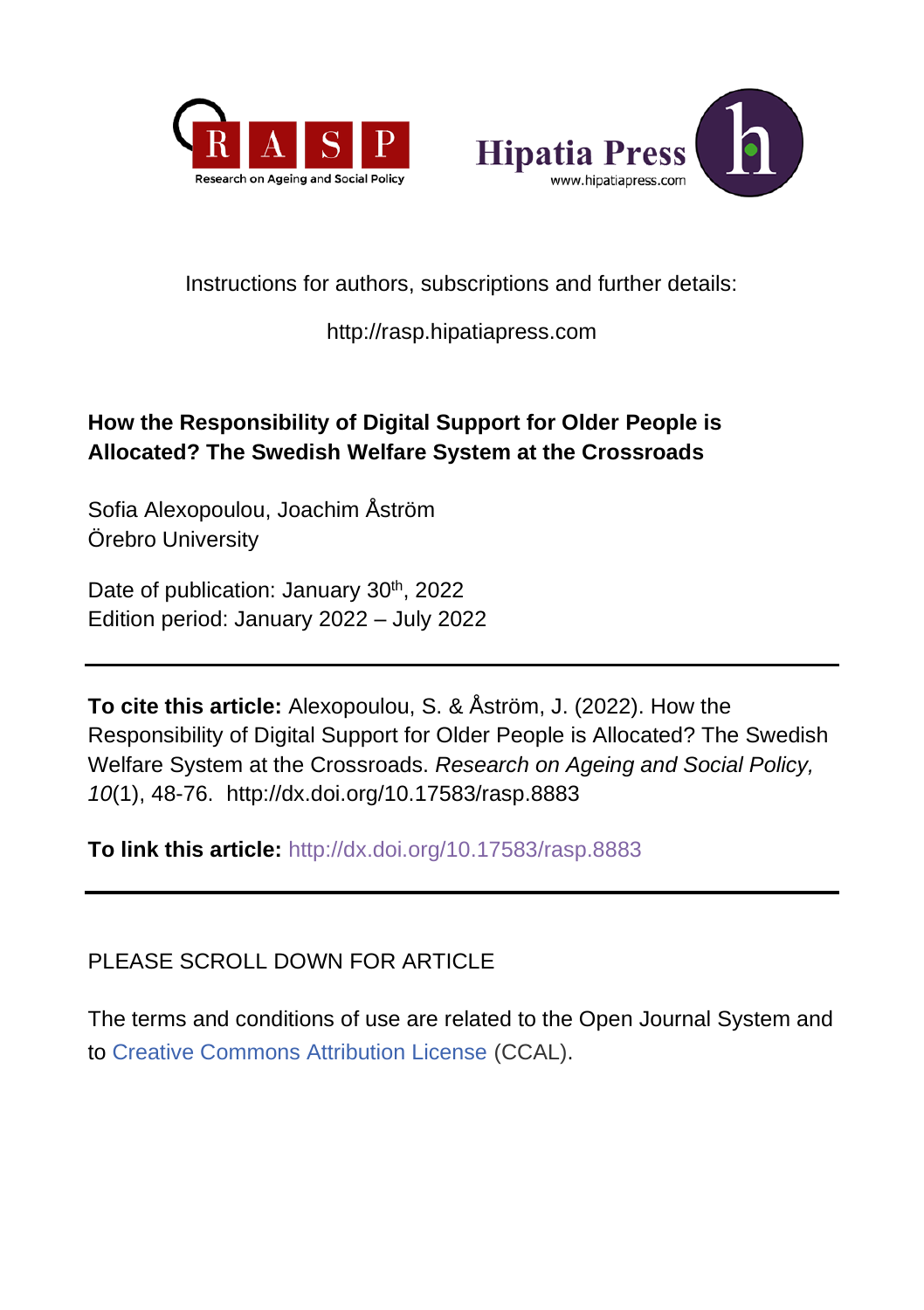# *RASP – Research on Ageing and Social Policy Vol. 10 No.1 January 2022 pp.48-76*

# **How the Responsibility of Digital Support for Older People is Allocated? The Swedish Welfare System at the Crossroads**

Sofia Alexopoulou *Örebro University*

Joachim Åström *Örebro University*

#### **Abstract**

A great welfare challenge today is to promote opportunities for greater digitalization, while limiting social inequalities from digital divides, especially for older people. While the digital divide is a dynamic problem, shifting from physical access to skills and usage, public policies to close the divide do not necessarily follow. This study explores who is providing digital support in Sweden by looking at three institutions: (1) the municipal eldercare system, (2) popular education institutions, and (3) the family. The results show that the Swedish policy relies heavily on popular education and family arrangements, leaving many young-old Swedes in need of digital support without public support, while the opposite occurs for very old Swedes who are mostly consumers of welfare technologies. Issues of dependency or the other way around arise. Given this, the role of the Swedish welfare state, which sets the tone of the Swedish welfare regime, needs to be re-evaluated, especially in light of the demographic challenge (a growing number of older people).

**Keywords:** ageing. digital divide, digital inclusion, welfare regime.

2022 Hipatia Press ISSN: 2014-6728 DOI: 10.17583/rasp.8883

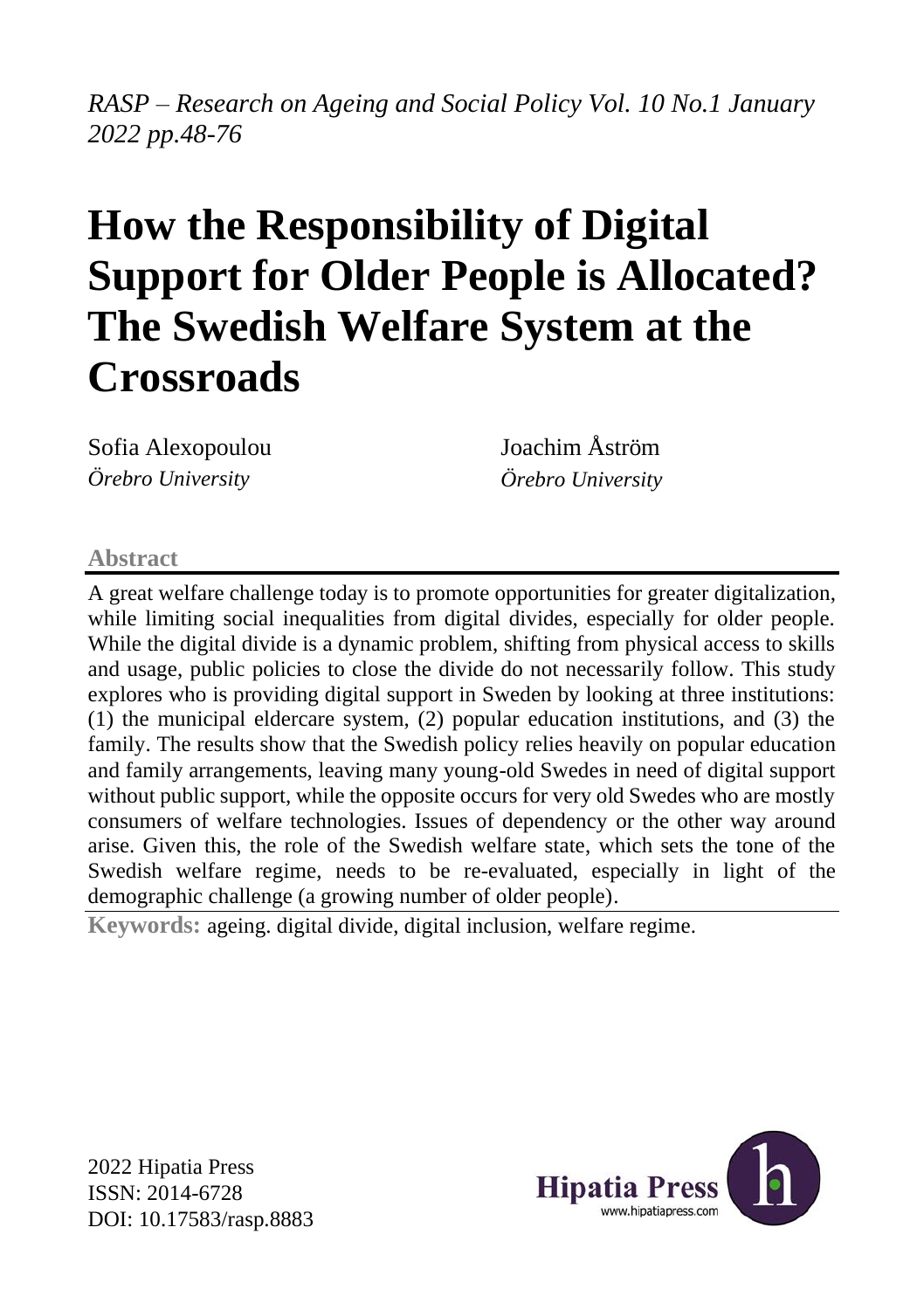# *RASP – Research on Ageing and Social Policy Vol. 10 No.1 January 2022 pp. 48-76*

# **¿Cómo se Asigna la Responsabilidad del Soporte Digital a las Personas mayores? El sistema de Bienestar Sueco en la Encrucijada**

Sofia Alexopoulou *Örebro University*

Joachim Åström *Örebro University*

#### **Resumen**

Un gran desafío para el bienestar hoy en día es promover oportunidades de digitalización al tiempo que se limitan las desigualdades sociales derivadas de las brechas digitales, especialmente para las personas mayores. Si bien la brecha digital es un problema dinámico, que pasa del acceso físico a las habilidades y el uso, las políticas públicas para cerrar la brecha no necesariamente siguen. Este estudio explora quién está brindando apoyo digital en Suecia al observar tres instituciones: (1) el sistema municipal de cuidado de ancianos, (2) instituciones de educación popular y (3) la familia. Los resultados muestran que la política sueca se basa en gran medida en la educación popular y los arreglos familiares, lo que deja a muchos suecos jóvenes con necesidad de apoyo digital sin apoyo público, mientras que ocurre lo contrario para los suecos muy mayores, que en su mayoría son consumidores de tecnologías de bienestar. Surgen problemas de dependencia o al revés. Dado esto, es necesario reevaluar el papel del estado de bienestar sueco, que marca el tono del régimen de bienestar sueco, especialmente a la luz del desafío demográfico (un número creciente de personas mayores).

\_\_\_\_\_\_\_\_\_\_\_\_\_\_\_\_\_\_\_\_\_\_\_\_\_\_\_\_\_\_\_\_\_\_\_\_\_\_\_\_\_\_\_\_\_\_\_\_\_\_\_\_\_\_\_\_\_\_\_\_\_ **Palabras clave:** envejecimiento. brecha digital, inclusión digital, estado del bienestar.

2022 Hipatia Press ISSN: 2014-6728 DOI: 10.17583/rasp.8883

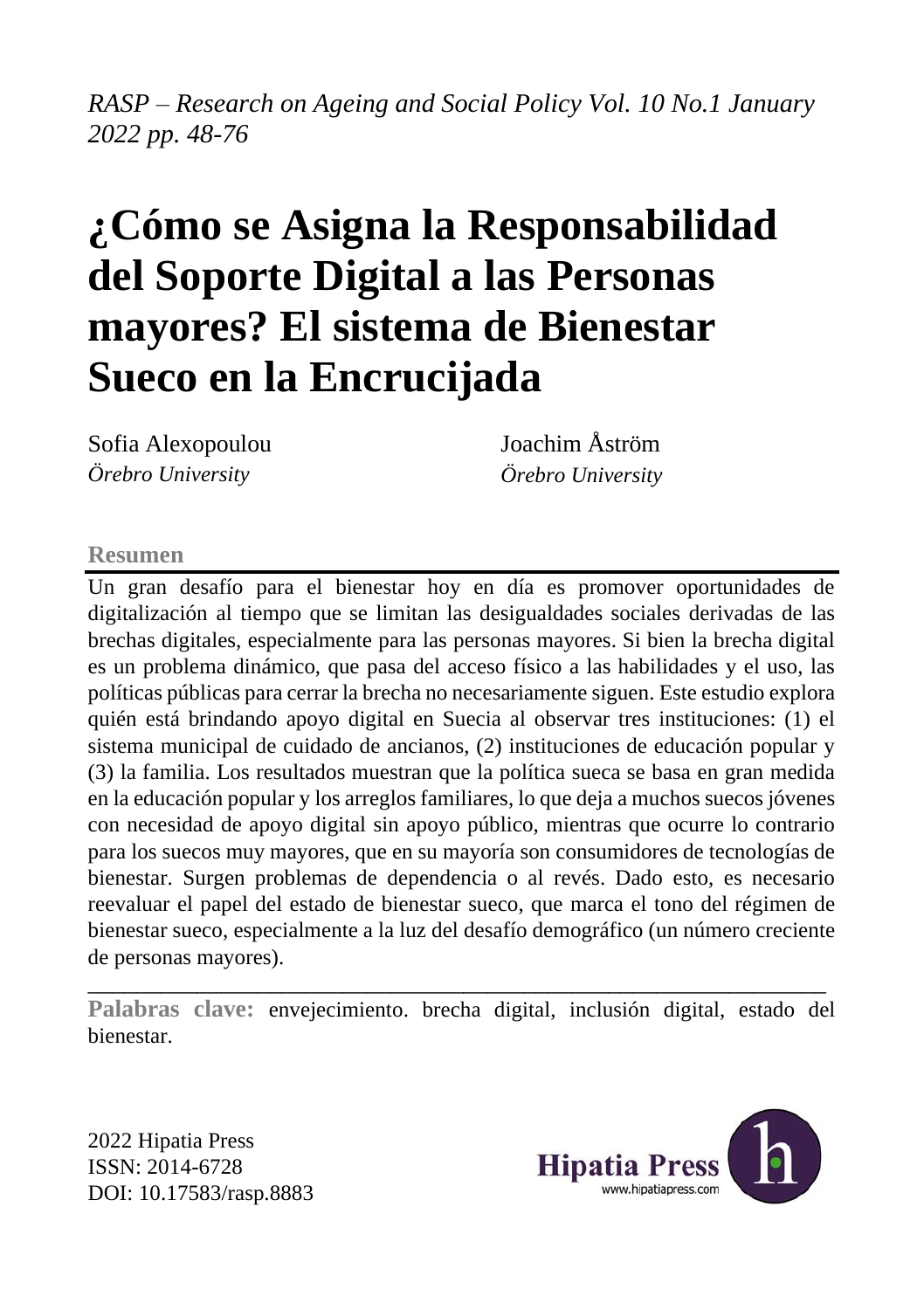opulation aging is a problem that affects all welfare regimes and a way to solve it is through technology. Accordingly, in 2015, the Swedish government launched the "Digital First". Digital First pulation aging is a problem that affects all welfare regimes and a way to solve it is through technology. Accordingly, in 2015, the Swedish government launched the "Digital First". Digital First marked a radical shift in t state and municipal sectors. One risk though is that many welfare service users are members of communities most likely to be digitally excluded, such as the old people.

<span id="page-3-1"></span><span id="page-3-0"></span>Despite increasing digitalization across European welfare regimes, few scholars have explored how digitalization affects welfare institutions and their relations with citizens (Hansen [et al., 2018, p.67\)](#page-3-0). All too often both scholars and policymakers have depoliticized digitalization, treating it as a merely technical issue and downplaying its political content and consequences [\(Hall,](#page-3-1) [2008;](#page-3-1) [Löfgren &](#page-26-0) Sörensen, 2011). This neglect is especially pronounced in the context of social exclusion and marginalization. Although researchers have explored the digital divide since the 1990s [\(Norris,](#page-3-2) 2001), very few have analyzed its intersections with welfare institutions. Digital divide research and digital government research have evolved without much interaction [\(Helbig](#page-25-0)  [et al.,](#page-25-0) 2009).

<span id="page-3-2"></span>While country-specific digital policies are developed in political systems that belong to distinctive types of welfare regimes, the digital policy is not usually analyzed from a welfare perspective [\(Alexopoulou,](#page-23-0) 2020). This study addresses this gap by analyzing the case of Sweden. The Swedish government aims to make Sweden "the best country in the world when it comes to taking advantage of the opportunities of digitalization" [\(Regeringskansliet,](#page-27-0) 2017, p.6), and simultaneously claims to be "best in the world when it comes to digital inclusion" (SOU, [2014, pp.13-11\)](#page-28-0). Hence, Sweden is an influential case that provides ample opportunities for understanding the welfare challenge of combining these intertwined goals.

This paper will address the following research question: *How is the responsibility for digital support for older people allocated in the Swedish welfare regime*? For the design of this study, it was very influential another academic paper under the title "Welfare states do not crowd out the family: evidence for mixed responsibility from comparative analyses" [\(Motel-](#page-26-1)[Klingebiel et al., 2005\)](#page-26-1). The key difference is that we conducted a case study, which explores the various institutions, which are supposedly responsible for solving the digital divide problem in Sweden or investigate the phenomenon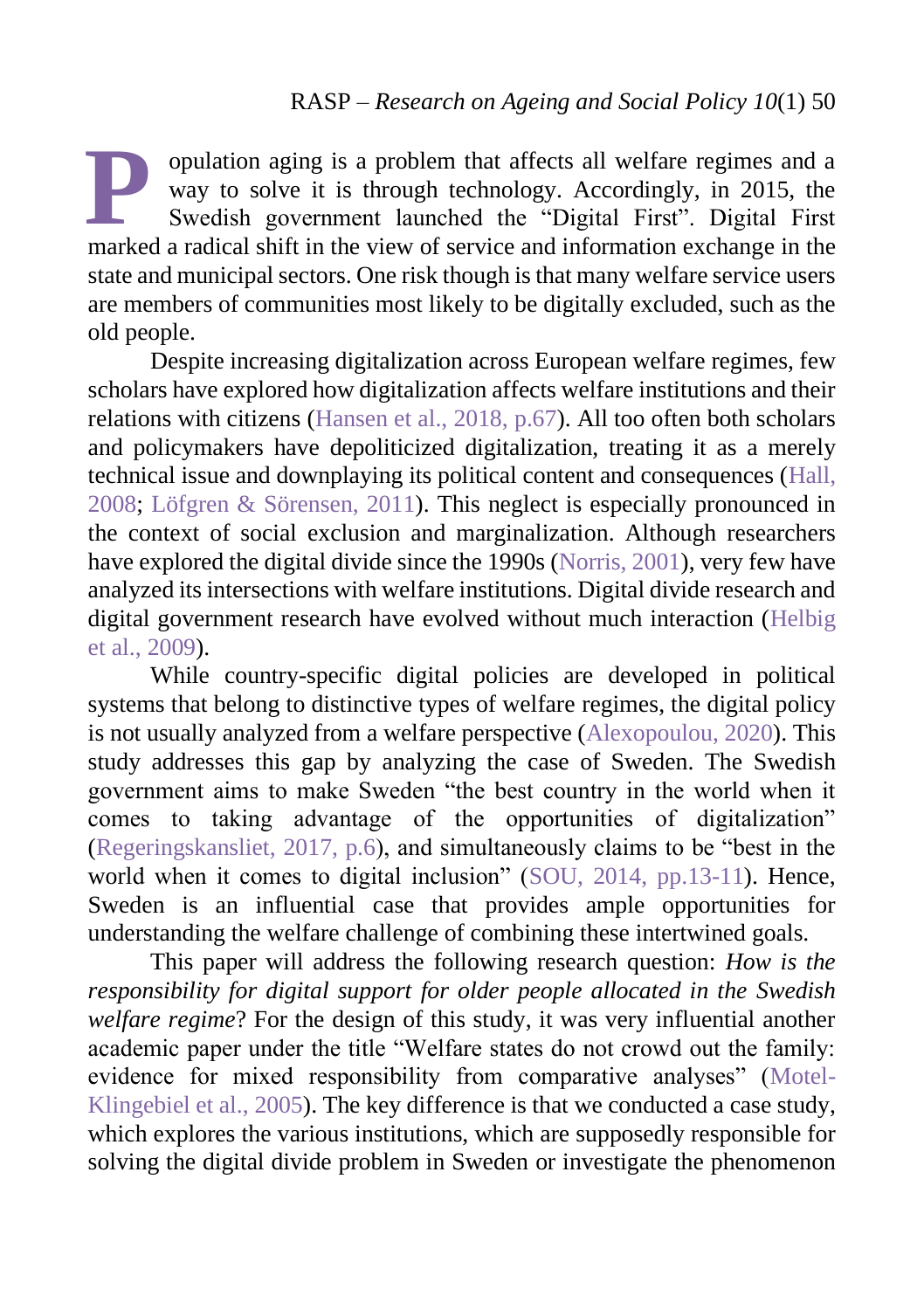at hand and how successful they are in their task. In our view, the Swedish welfare structure has an impact on the digitalization process and the kind of digital support offered to older people, something that hasn't been explored before.

## **Theoretical Underpinnings**

## **Understanding the Grey Digital Divide in Sweden**

<span id="page-4-0"></span>The question of whether increased digitalization will increase inequality over time remains important and deserves the attention of every welfare regime [\(Esping-Andersen, 1990,](#page-24-0) 1999). The persistence of inequalities treats democracy as a whole and citizenship including the digital aspect of it (Mossberger et al., 2014). However, the digital divide, unlike more inequalities in housing, welfare, health, or educational attainment, has remained invisible in terms of social justice [\(Bustillos, 2017\)](#page-23-1).

At first glance, the digital divide might seem to be closing in Sweden. In 2020, up to 96 percent of the Swedish population stated that they used the Internet and 98 percent similarly said that they had an Internet connection at home [\(The Swedish Internet Foundation,](#page-28-1) 2020). Also, the oldest age group is the one that is increasing its internet use most: nearly three out of four (73 percent) Swedes 76 years or older use the Internet today; ten years ago, it was just under one in four (23 percent). However, the digital divide is changing rather than closing. The divide is no longer between those who do and do not have access. It is not between Internet users and those who never go online. Davidsson et al. [\(2018\)](#page-24-1) reported that those who do not or rarely use the Internet in Sweden more often live in rural communities, have a lower education level, have lower income, and are female. Rather, the divide is between frequent users with great skills and vast opportunities and infrequent users with significantly more limited skills and opportunities [\(The Swedish](#page-28-1)  [Internet Foundation,](#page-28-1) 2020).

Older people in Sweden are at risk. According to the Internet Foundation, many older individuals in Sweden are still on the wrong side of the second (skills) and third (opportunities) divides, and therefore risk "digital exclusion" [\(The Swedish Internet Foundation 2014, 2018, 2020\)](#page-28-1). Helsper and Reisdorf [\(2017\)](#page-25-1) noted the risk of a "digital underclass" developing, partly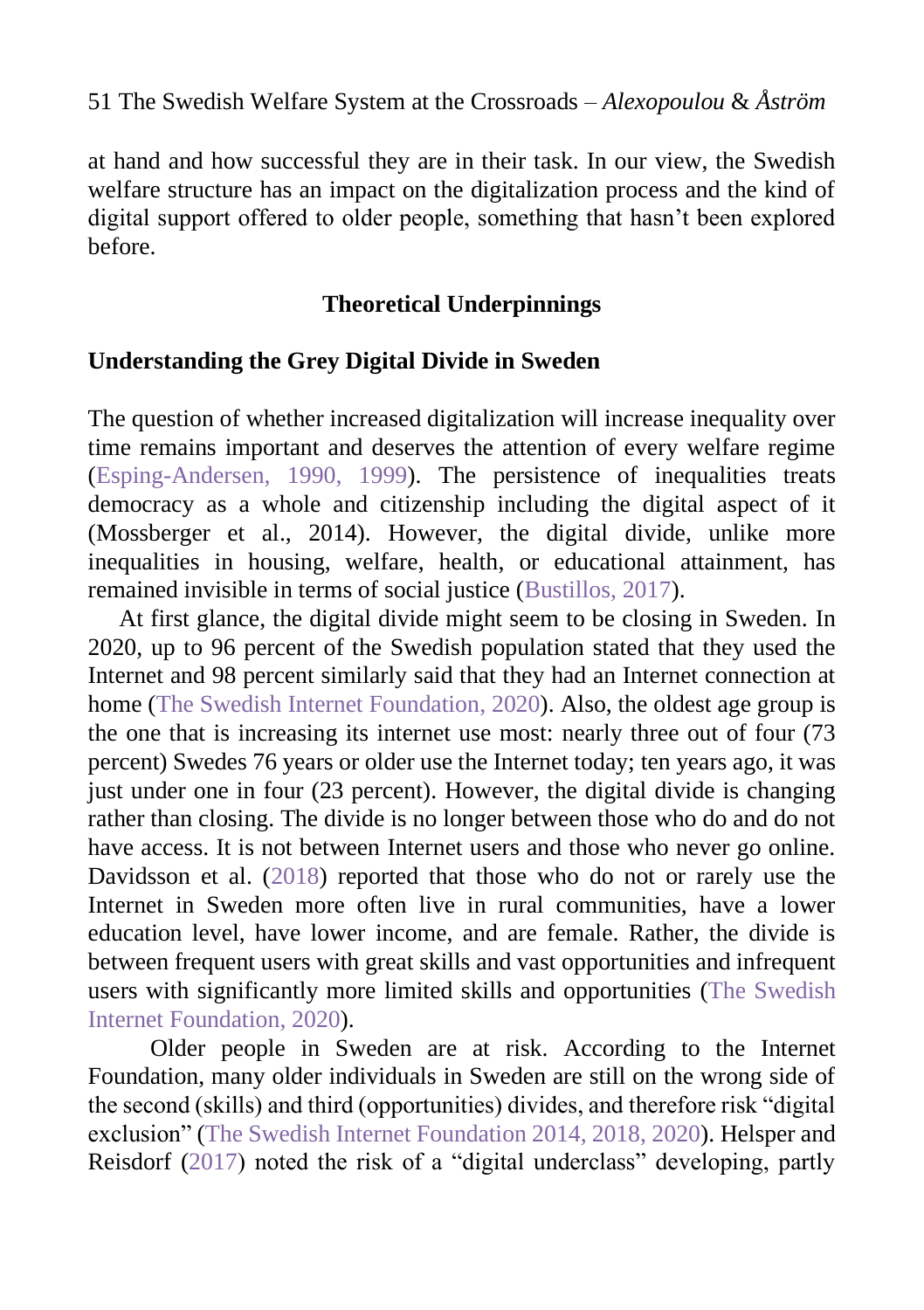because the relatively few Swedes who are not digitally involved are concentrated in already vulnerable groups and the strong digitalization norms in society make non-use more excluding.

With digitalization as a means of welfare state restructuring, access to physical welfare services is deteriorating. Contacts between citizens and the public sector, which previously relied on paper forms or interpersonal communication, are moving to online platforms [\(Schou,](#page-27-1) 2018). Digitally disengaged citizens risk not receiving welfare services to which they are entitled. New technology is adding a new layer of prerequisites for achieving functional ability and autonomous living, which are key elements of well-being and quality of life, especially for older citizens [\(Siren & Knudsen,](#page-27-2) [2017\)](#page-27-2).

At the individual level, digitalized services of any sort could support older adults' social participation through activities that they think relevant in their lives, and perhaps facilitate them to live longer at home [\(Fischl et al., 2020\)](#page-24-2), but this remains a 'far-reaching dream' for the 'digital laggards'. The only way for older people to find access to digital means is "borrowed access" [\(Reneland-Forsman, 2018\)](#page-27-3). Otherwise, they are completely deprived of innovative solutions and technologies that can support their well-being, independence, and health [\(Fang et al., 2019\)](#page-24-3).

In 2020, the Swedish Internet Foundation asked a random sample of the Swedish population: If they were asked to conduct various activities on the Internet, would they do these themselves, or ask for help? According to the results, age is the factor that stands out regarding the need for digital support.

As Graph 1 shows, the need for support is substantial and increases gradually with age. For instance, nearly six out of ten in the 76+ year group stated that they would need help creating a mobile banking ID and opening an e-mail account. Between 37 and 46 percent would need help buying an item online, paying bills, booking and paying for tickets, and booking a doctor's appointment online. Overall, the results clearly show that access is not the same as skills or opportunities and that many older people risk digital exclusion.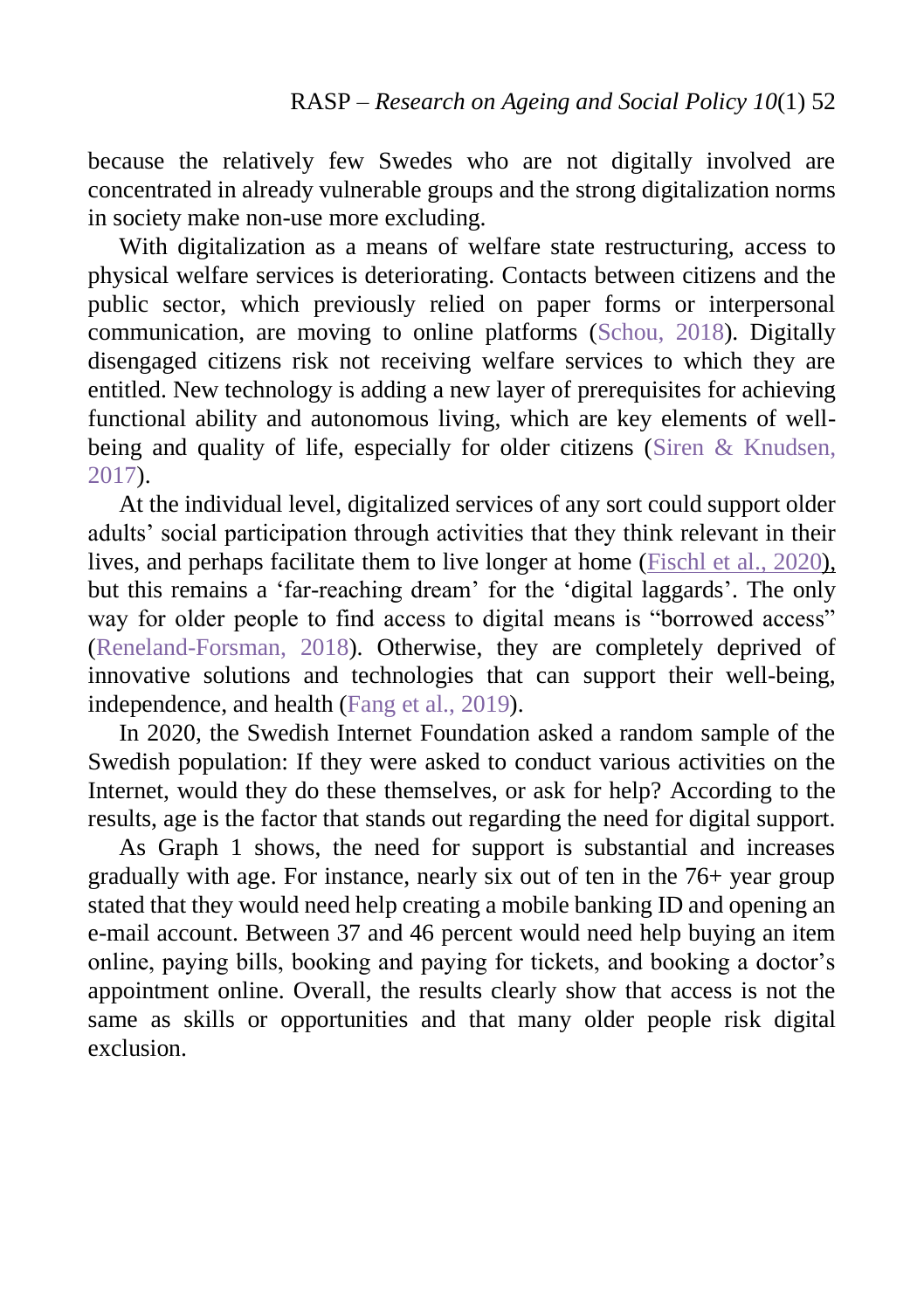## Graph 1.

*If you were asked to do any of the following on the Internet, would you be able to do them yourself or would you need to ask someone for help? Percent that would need digital help*.



Source: The Swedish Internet Foundation (2020).

# **Digital Policy and the Swedish Welfare System**

This section explains the connection that exists between a given welfare regime and the produced digital public policies from an institutional perspective. To understand the public policy regarding the grey digital divide, we turn to institutional theory (e.g. Powell & [DiMaggio,](#page-27-4) 1991; [Fountain,](#page-25-2) [2001;](#page-25-2) [Agre,](#page-23-2) 2002; [Yang,](#page-29-0) 2003). While digital policies are defined as "anything a government chooses to do or not to do" (Dye, [1972\)](#page-24-4) in this field, the institutional perspective emphasizes how the embeddedness of government actors in cognitive, cultural, social, and institutional structures influences policy.

On one hand, this means that institutionalists often question the celebratory digital discourse on participation, inclusion, and usage, keeping open "the possibility that the world could be different than it is" [\(Calhoun,](#page-23-3) [1995, p.290\)](#page-23-3). On the other hand, as Barber [\(2001, p.43\)](#page-23-4) suggested, institutionalists often recognize that "new technologies tend to reflect rather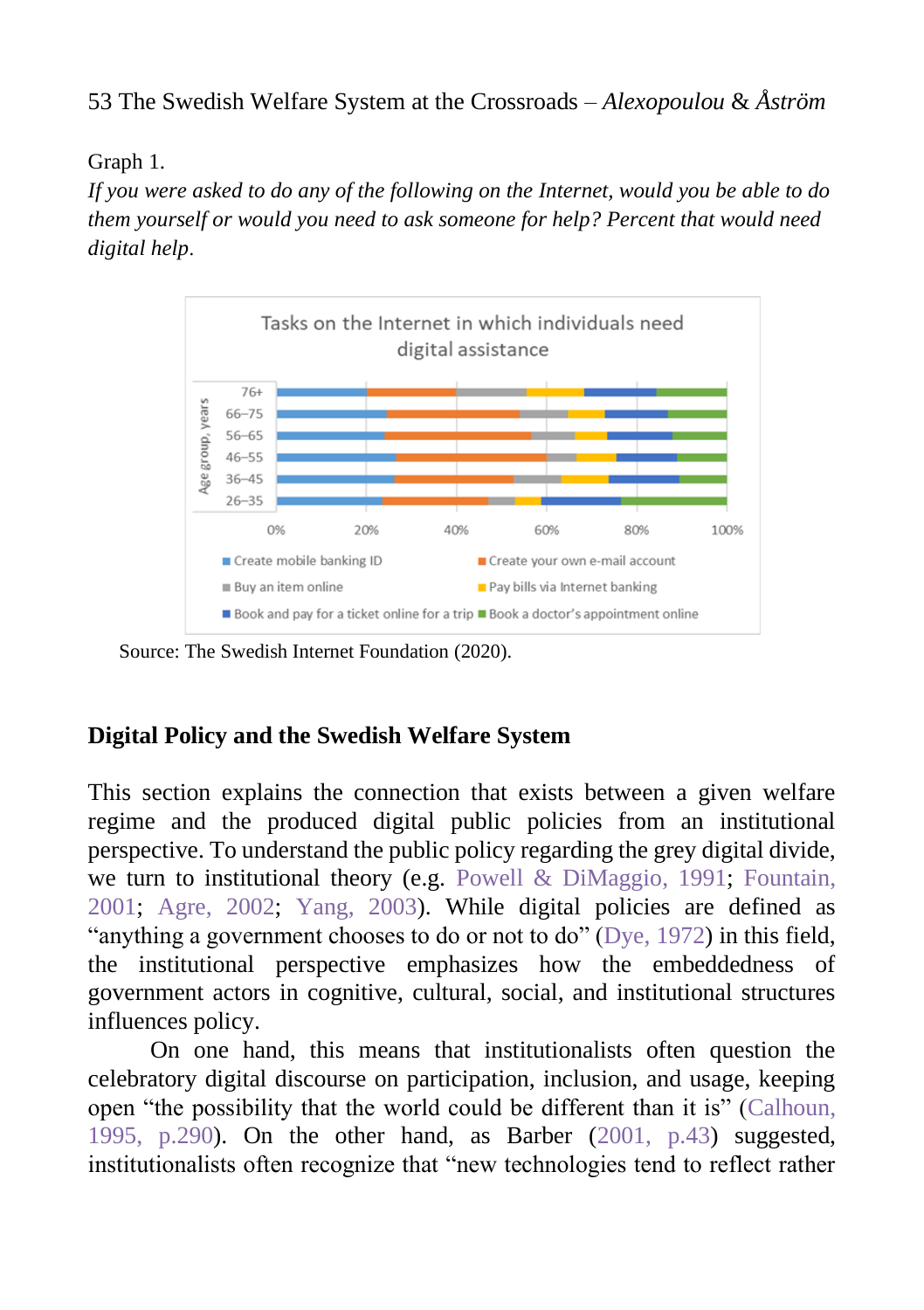than to alter the culture that produces them … technology cannot save us from ourselves, it can only reflect all too candidly who we are". The institutional approach has the potential to add new knowledge to research on the digital divide, which usually works closely with users to learn about their preferences, capabilities, and interests, but tends to ignore that policy and programs change and evolve within bureaucratic environments [\(Helbig et al.,](#page-25-0) [2009\)](#page-25-0).

Country-specific digital policies are developed in political systems that belong to distinctive types of welfare regimes. Sweden has one of the world's most generous social-democratic welfare regimes [\(Esping-Andersen,](#page-4-0) 1990, [1999\)](#page-4-0). Eldercare services in Sweden are universal: relatively comprehensive, mainly publicly financed, and available to all citizens according to need rather than their ability to pay [\(Szebehel and Trydegård,](#page-28-2) 2012). However, the number and quality of these services differ considerably at the municipal level. Elderly care is provided in Sweden by local governments and is supplemented by the family and other institutions, such as the third sector [\(Montin,](#page-26-2) 2015).

The main responsibility of county councils is healthcare and hospital care, while municipalities provide almost all home help services, institutional care, transportation services, security alarms, meals-on-wheels, and other services for older people and the handicapped [\(Sundström et al.,](#page-28-3) 2002). Many changes occurred since the 1990s. As a result, uniform public services are no longer the case; instead, the new services are based on a mix of private providers and service user choices, while the relations between the various actors follow market-like dynamics [\(Blomqvist,](#page-23-5) 2004). According to Blomqvist [\(2004,](#page-23-5)  [p.148\)](#page-23-5), the introduction of NPM ideas modified:

the culture of the Swedish elder-care sector, which is evident not least in the new "economistic" language used in this sector even by the authorities, where care is referred to as "products" and the elderly as "consumers".

Another side-effect of the marketization/privatization is that fewer people receive public care, with the focus being directed to those most in need of support (Blomberg [et al., 2010\)](#page-23-5) and not to the whole population. Additionally, older individuals should first get support at home, and only when it is necessary to move into care facilities [\(Sobis,](#page-28-4) 2013) and always along the lines of stricter selection criteria [\(Grassman,](#page-25-3) 2014). But what has happened to the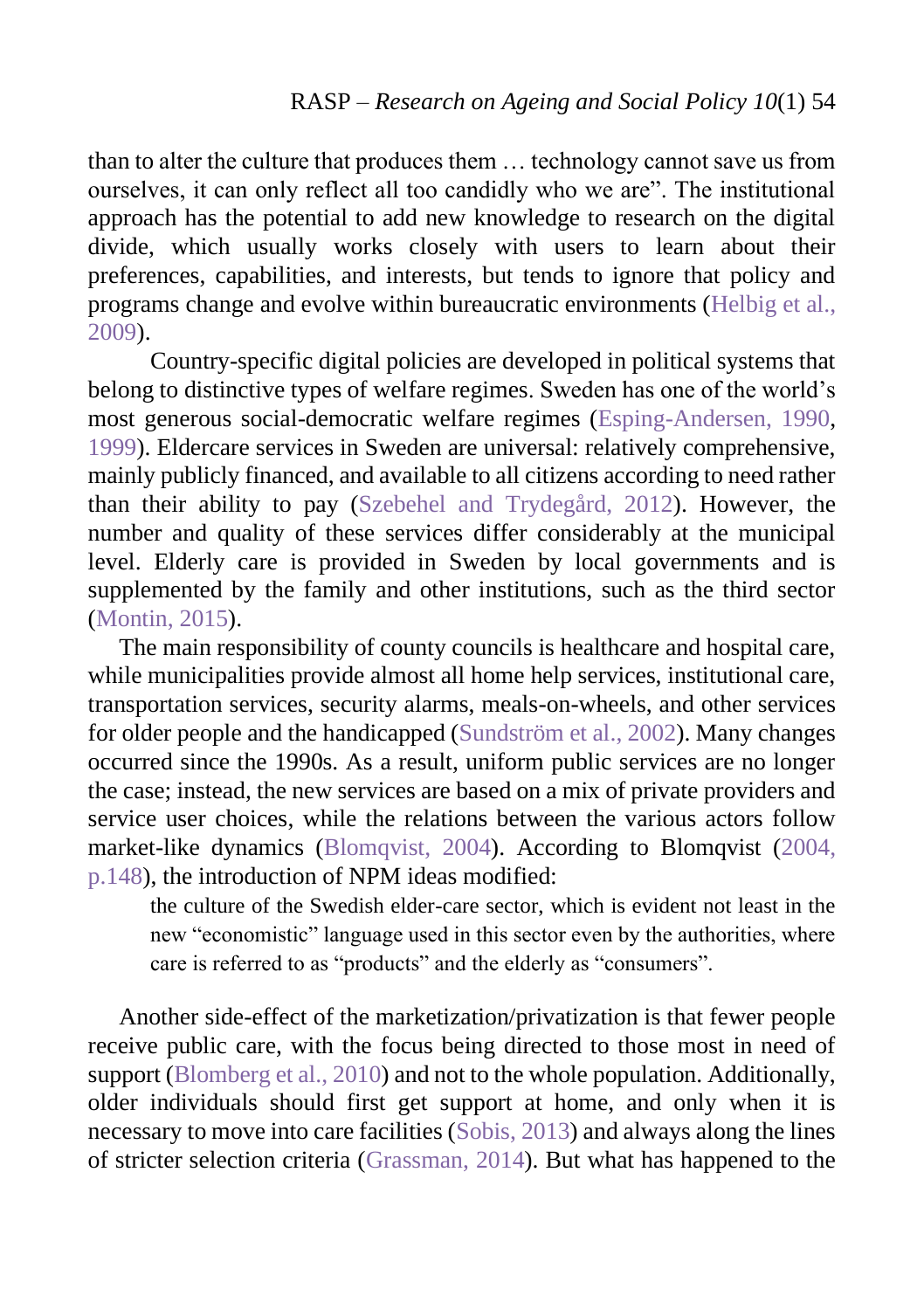institution of the family and what is the role of technology today in front of growing demands for older people?

In Sweden, it is rare for older parents to live with their adult children, as occurs in other countries with more familialistic welfare regimes. Adult children take care of their parents, but parents live in their own homes or, less commonly, in nursing homes [\(Grassman, 2014\)](#page-25-3). Official Swedish social policy anticipated that the institution of the family would respond by filling the gaps in formal support provision fueled by the service's cutbacks in the 1980s and 1990s [\(Motel-Klingebiel et al.,](#page-26-1) 2005). This assumption was not entirely well-grounded, because some older people do not have families, or their families have abandoned them.

To complicate the issue further, shifts also occur due to demographic changes, which take place in Sweden. A potential way to resolve this intriguing "welfare Gordian knot" is by using the possibilities offered by technology, including "welfare technologies". These technologies are "associated with the promise of an improved public sector with services to support patients and independence as well as cost-effectiveness and improved working environments for healthcare and social care professionals" [\(Frennert](#page-25-4)  & [Baudin, 2019, p.1\)](#page-25-4).

Older people and their helpers in Sweden (e.g. nursing personnel or family members) are expected to use digital tools. In the health sector, a new kind of citizen has emerged: "the digitally engaged patient" [\(Lupton,](#page-26-3) 2013). This sort of mentality goes hand in hand with the active aging concept that proposes a shift to more active citizenship in which individuals must remain self-reliant, independent, and flexible for their entire lives (Jensen & [Principi, 2014\)](#page-25-5) or, more concretely, must keep their aging bodies busy for as long as possible [\(Katz, 2000\)](#page-26-4).

Active aging ideas seem to have a close affinity to the neoliberal notion that recalls that the state should interfere to a minimum and individuals should take care of themselves. Active aging policies are considered to be largely shaped by the welfare context in which they are implemented (Ney, [2005\)](#page-27-5) and we suppose that the same happens with the digital policies having as a target group older people in Sweden.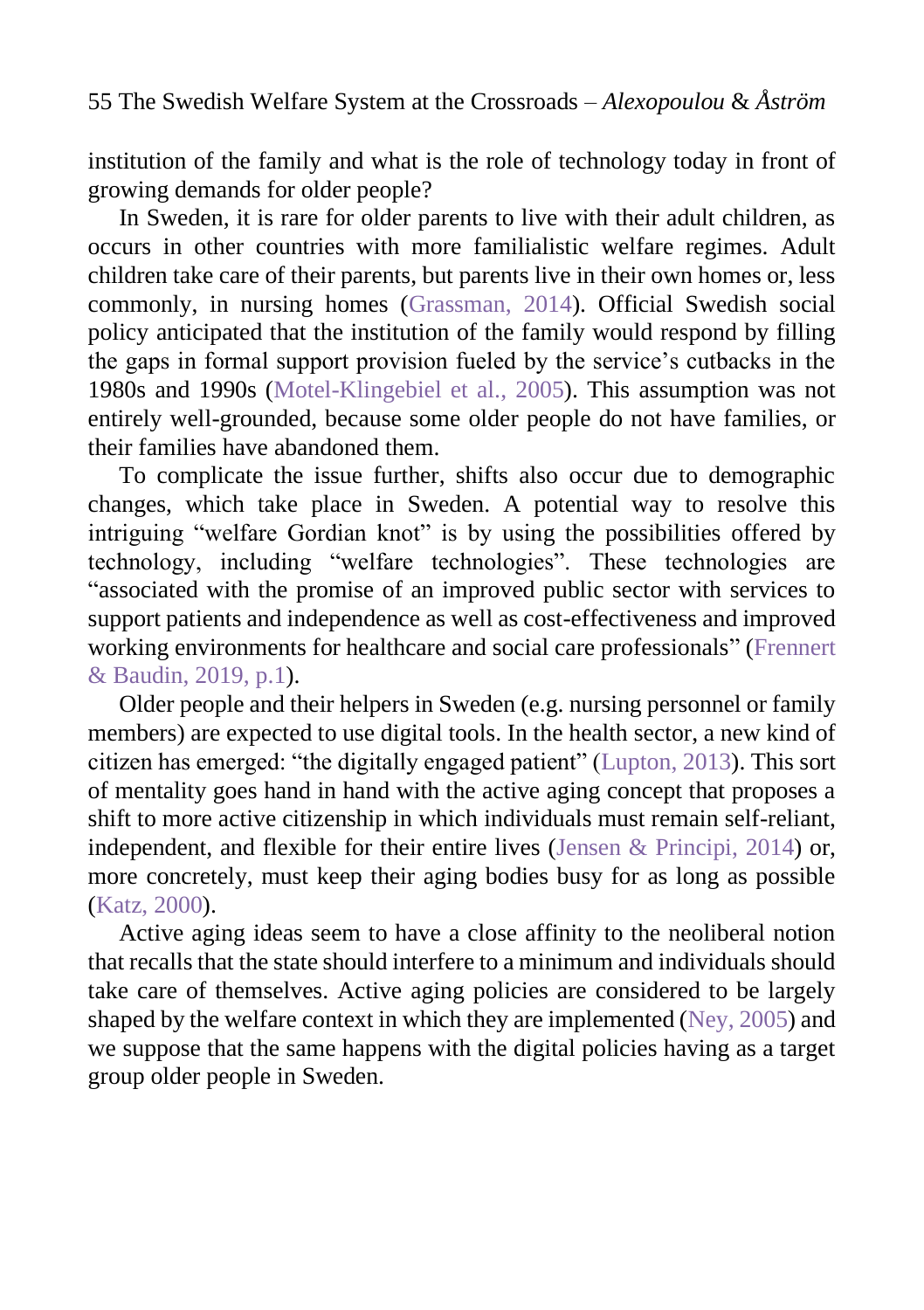#### **Material and Methods**

The empirical inquiry is designed as a case study of digital policy concerning the grey digital divide in Sweden. As noted by Yin [\(1981,](#page-29-1) 1998), the case study is particularly suitable for empirical inquiries into contemporary phenomena in their real-life contexts, where the boundaries between phenomenon and context are not obvious. Our case study is mostly descriptive and exploratory.

The fragmented nature of the digital divide in the Swedish context (many actors in comparison to other countries) made inevitable the use of different empirical sources for this paper. Therefore, for the first institution, eldercare, we primarily considered national policy documents such as the Swedish Digital Strategy and eldercare policies, reports, and statements. For the second institution, popular education, we mainly relied on evaluations, reports, and interview data. For the third institution, the family, we based our analysis primarily on two surveys of the SPF Seniorerna [\(2019\)](#page-28-5) and Internet Foundation in Sweden [\(2020\)](#page-28-1), complemented with interviews.

Fifteen interviews, conducted from May 2019 to March 2020 with various authorities from the public and third sector in Sweden (see table 1, In addition to the interviews, we also conducted participatory observation at the public library in Örebro responsible for the First Help program and at an elder's house in which two members of the IT-Guide organization helped seniors use new technologies to understand how IT assistance is provided to older seniors. After the interviews were completed, they were immediately transcribed in order not to lose the 'general feeling' that the interview transferred to the researcher.

## **Participants' Characteristics**

The participants usually held an upper position and acted as representatives of their institutions/organizations to the external environment. The participants' sociodemographic characteristics were not taken into account, but only their views. The same applies to the participatory observation at the public library in Örebro where the main researcher had a discussion with a librarian and at an elder's house, close to Örebro University, where the IT-Guide staff (young immigrants) offered digital help to older people.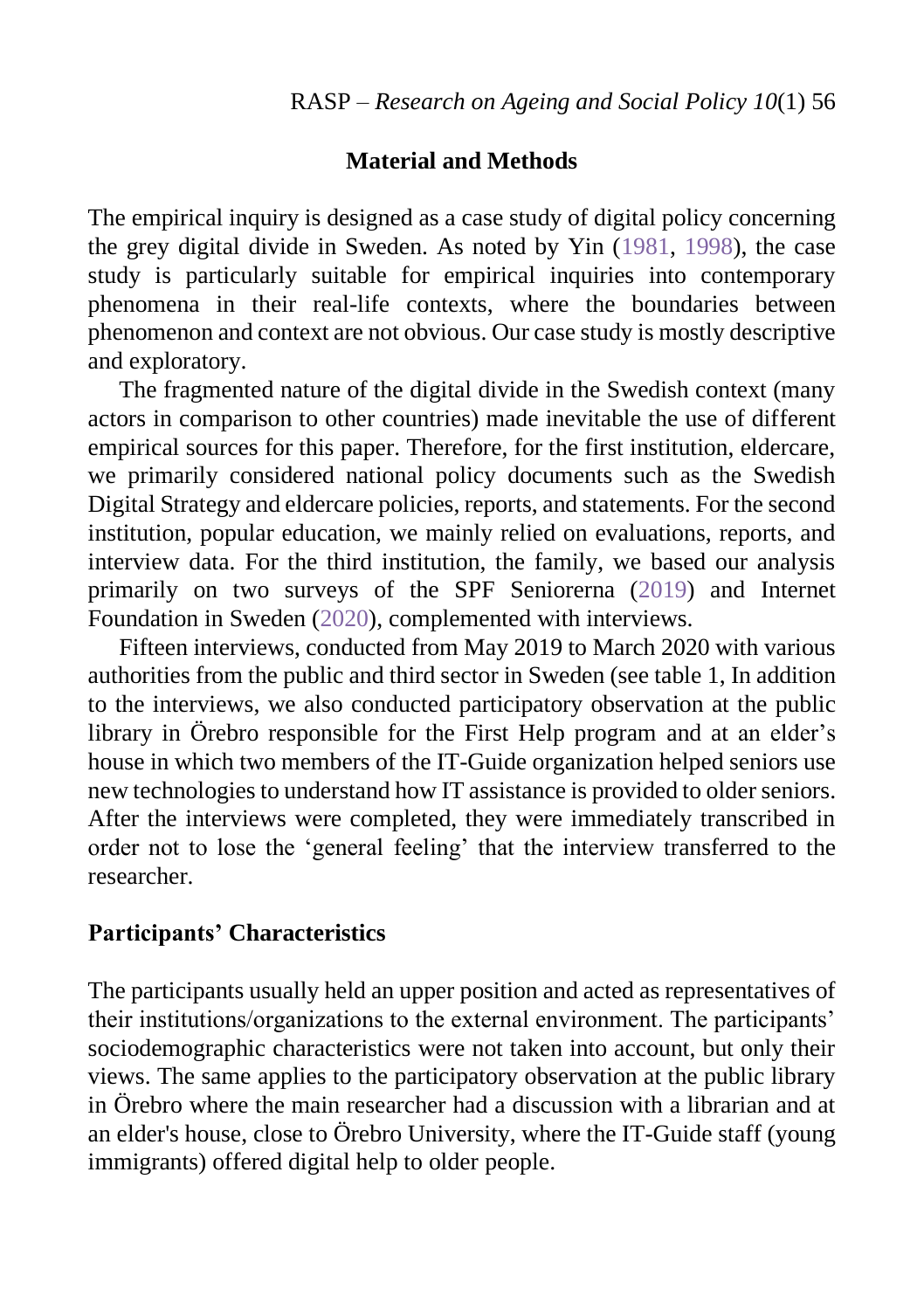# Table 1.

# *Visited Institutions and Participants*

| <b>Different types of Institutions</b>                                                                                                     |                                                                                              |                                                                                                |  |
|--------------------------------------------------------------------------------------------------------------------------------------------|----------------------------------------------------------------------------------------------|------------------------------------------------------------------------------------------------|--|
| <b>State Institutions</b><br>of any Level or Networks                                                                                      | <b>Third Sector</b><br><b>Institutions (NGO's)</b><br>and Pensioners'<br><b>Institutions</b> | <b>Other Institutions</b>                                                                      |  |
| SALAR: Swedish Association of<br><b>Local Authorities and Regions</b><br>$(1$ person $)$                                                   | SeniorNet Sweden<br>$(1$ person)                                                             | The Internet Foundation<br>in Sweden (Swedish:<br>Internetstiftelsen)<br>(2 persons)           |  |
| The Digital Network<br>(Swedish:<br>Digidelnätverket)<br>$(1$ person)                                                                      | IT-Guide (1 person)                                                                          | Older<br>for<br>Center<br>People in Stockholm<br>(Swedish:<br>Äldrecentrum)<br>$(1$ person $)$ |  |
| Public<br>The<br>Health<br>Agency<br>(Swedish: Folkhälsomyndigheten)<br>$(1$ person)                                                       | PRO, is a pensioner's<br>organization<br>$(1$ person)                                        |                                                                                                |  |
| Swedish<br>PTS:<br>The<br>Post<br>and<br><b>Telecom Authority</b><br>$(1$ person)                                                          |                                                                                              |                                                                                                |  |
| (Swedish:<br>Regional<br>libraries<br>Regionala<br>biblioteksverksamheterna i Digitalt<br>först med användaren i fokus)<br>$(1$ person $)$ |                                                                                              |                                                                                                |  |
| Ministry of Enterprise and<br>Innovation (1 person)                                                                                        |                                                                                              |                                                                                                |  |
| Coordinator of Test Bed Elderly and<br>Örebro<br>Disabled<br>People<br>in<br>Municipality (1 person)                                       |                                                                                              |                                                                                                |  |
| Leader,<br>Örebro<br>Project<br>Municipality,<br>Municipal<br>Board<br>Administration,<br>Government<br>Department (1 person)              |                                                                                              |                                                                                                |  |
| A person working at the County<br>Administrative Board in Örebro<br>County (1 person)                                                      |                                                                                              |                                                                                                |  |
| <b>TOTAL: 15 Interviews</b>                                                                                                                |                                                                                              |                                                                                                |  |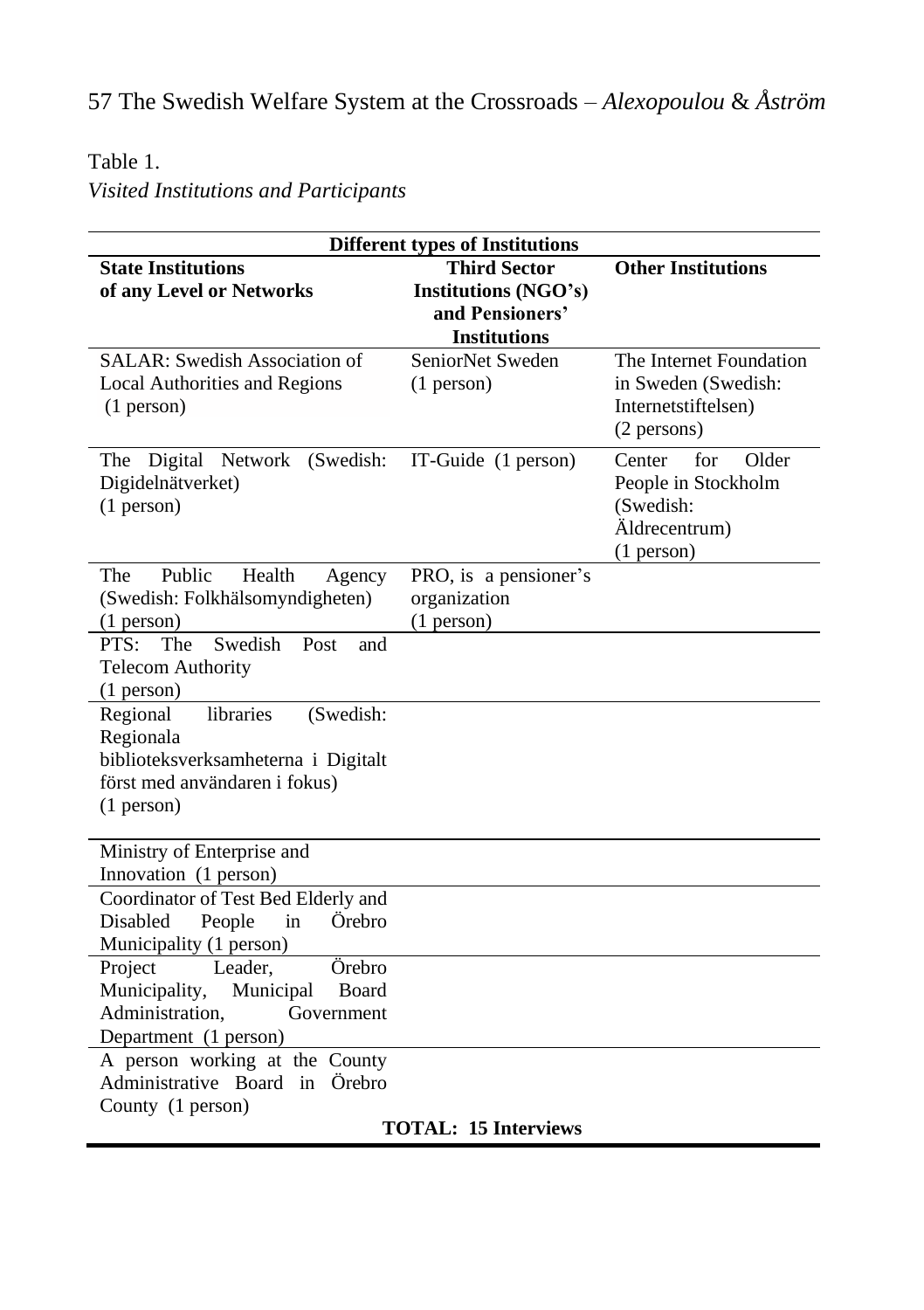## **Data Analysis**

The interviews and the observations were complemented with analysis of written documents and survey data. The gathering of multiple forms of data including interviews, observations, and examination of documents rather than relying on a single source is common in qualitative research [\(Creswell, 2012\)](#page-23-6). All the different sources were analyzed with the use of qualitative content analysis in an inductive way. When applying qualitative content analysis "data are presented in words and themes, which make it possible to draw some interpretation of the results." [\(Bengtsson, 2016, p.10\)](#page-23-7).

The categories and consequently the themes were constructed following their commonalities. "Focused coding" [\(Charmaz, 2006\)](#page-23-8) was employed for selecting the most appropriate categories. Morse [\(2008, p.727\)](#page-26-5) defined a category as the "collection of similar data...important for determining what is in the data (the 'what')" and a theme as "a meaningful 'essence' that runs through the data… It is the basic topic that the narrative is about, overall."

What was analyzed in the Swedish case was the views of the representatives of certain institutions regarding the digital divide in Sweden via common themes, which frame the problem at hand. At the same time, existing documents and written sources were used, while in some instances interviews' quotes were also included for supporting the argumentation. We did not care about word frequencies. We reached data saturation when the identified themes began to be reported repetitively in the interviews

#### **Empirical Analysis**

#### **First institution: Digital Divide and Eldercare Services**

<span id="page-11-0"></span>Facing an aging population and increasing digitalization, the universal model of welfare is challenged without though entering into a process of lamenting for the Golden period of the Swedish welfare regime. As noted by Eichhorst and Rinne [\(2017\)](#page-11-0), the key welfare challenge is to master a balancing act between both trends: to promote the opportunities of digitalization while limiting new social inequalities and bridging divides. Despite the rhetoric of being the best in the world in both respects, Swedish policy documents clearly emphasize the first much more than the second.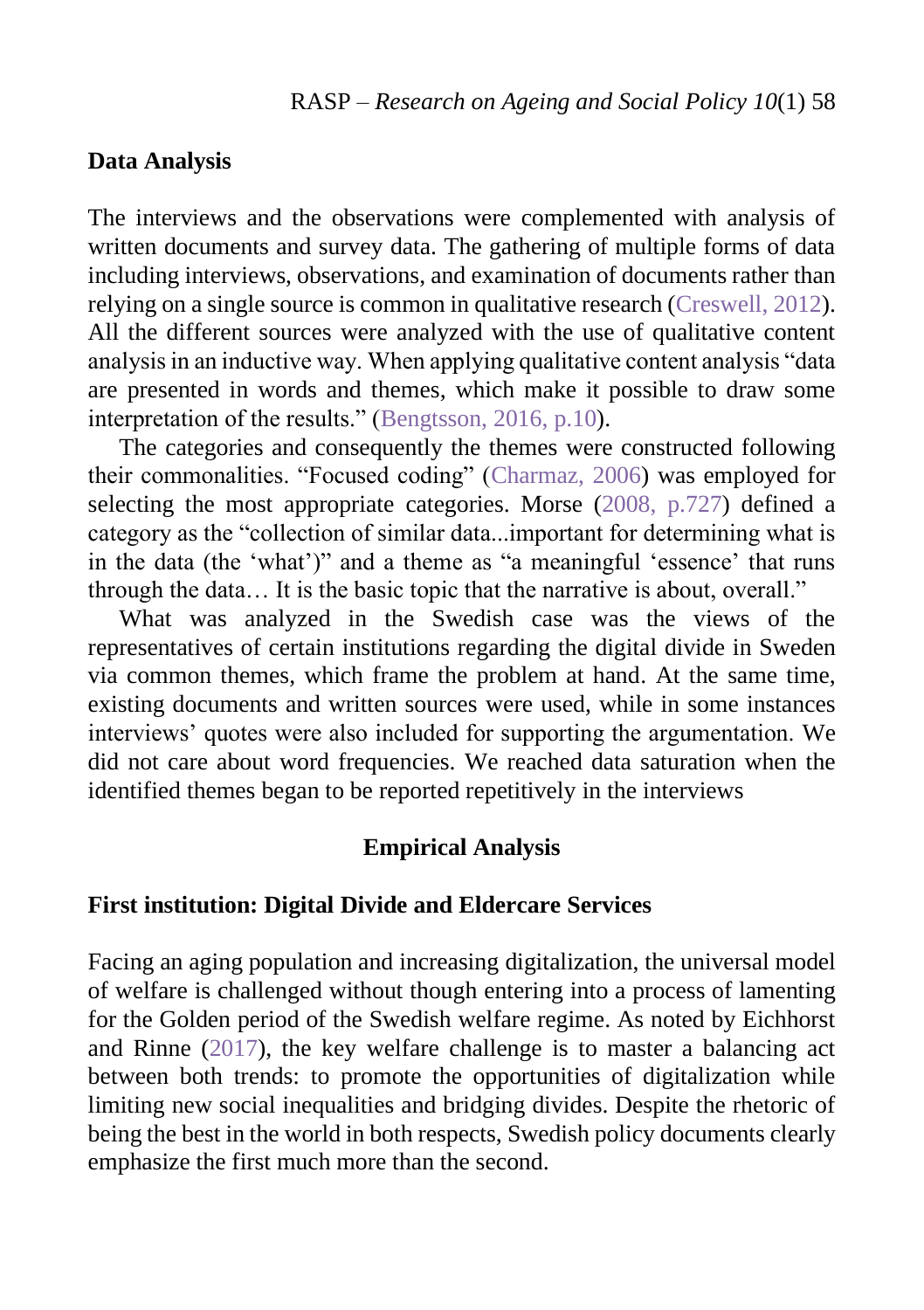In digitalization policy as well as in documents outlining future eldercare, government policy is preoccupied with making the most of digitalization. The government set the direction of its digital policy in its Digitization Strategy [\(Government Offices of Sweden,](#page-25-6) 2017). The overall goal is for Sweden to be the best in the world at exploiting the possibilities afforded by digitalization, and an important prerequisite for this is digital competence: that everyone is familiar with digital tools and services and can follow and participate in digital developments. However, the strategy does not include discussions of measures for developing digital competence among people, such as older people, not in the education system or the labor market, nor does the Swedish Municipalities and County Councils' action plan for digital development [\(Sveriges kommuner och landsting,](#page-28-6) 2017).

In a similar vein, in social policy, the focus is likewise on promoting digitalization, primarily by way of welfare technologies in eldercare [\(Government Offices of Sweden 2016;](#page-25-7) [SOU 2020, p.14\)](#page-28-0), which usually involves very old Swedes with various health problems. According to a recent report by Nordens Välfärdscenter (2020), welfare technology is the area with the most potential to promote active and healthy aging. Still, the main problem seems to be that the development is too slow and that there are still very few older people with access to welfare technology services [\(SOU 2020, p.14;](#page-28-0) [National Board of Health and Welfare,](#page-26-6) 2020a). Welfare technologies, according to the Ministry of Social Affairs, can help improve welfare services, working environments for welfare professionals, and resource utilization. In line with the active aging framework, welfare technologies are considered to contribute to increased safety, participation, and autonomy [\(The Ministry of](#page-28-7)  [Health and Social Affairs,](#page-28-7) 2018, p.18).

While the social policy is closely intertwined with digital policy, digital divides are paid little attention. In the 600-page report *Technology of the Future in the Service of Care* [\(SOU 2020, p.14\)](#page-28-0), for instance, there is almost no discussion of how to address the social implications of the digital divide among older people. Just as the active aging framework has been criticized for neglecting dependent seniors, Swedish policy documents are not engaging with the digital divide and don't recognize it as a problem that affects the majority i.e. the digital participation is very high. The question is how a very developed welfare regime as the Swedish one can offer equal opportunities even if a small portion of older people cannot be digital and socially active?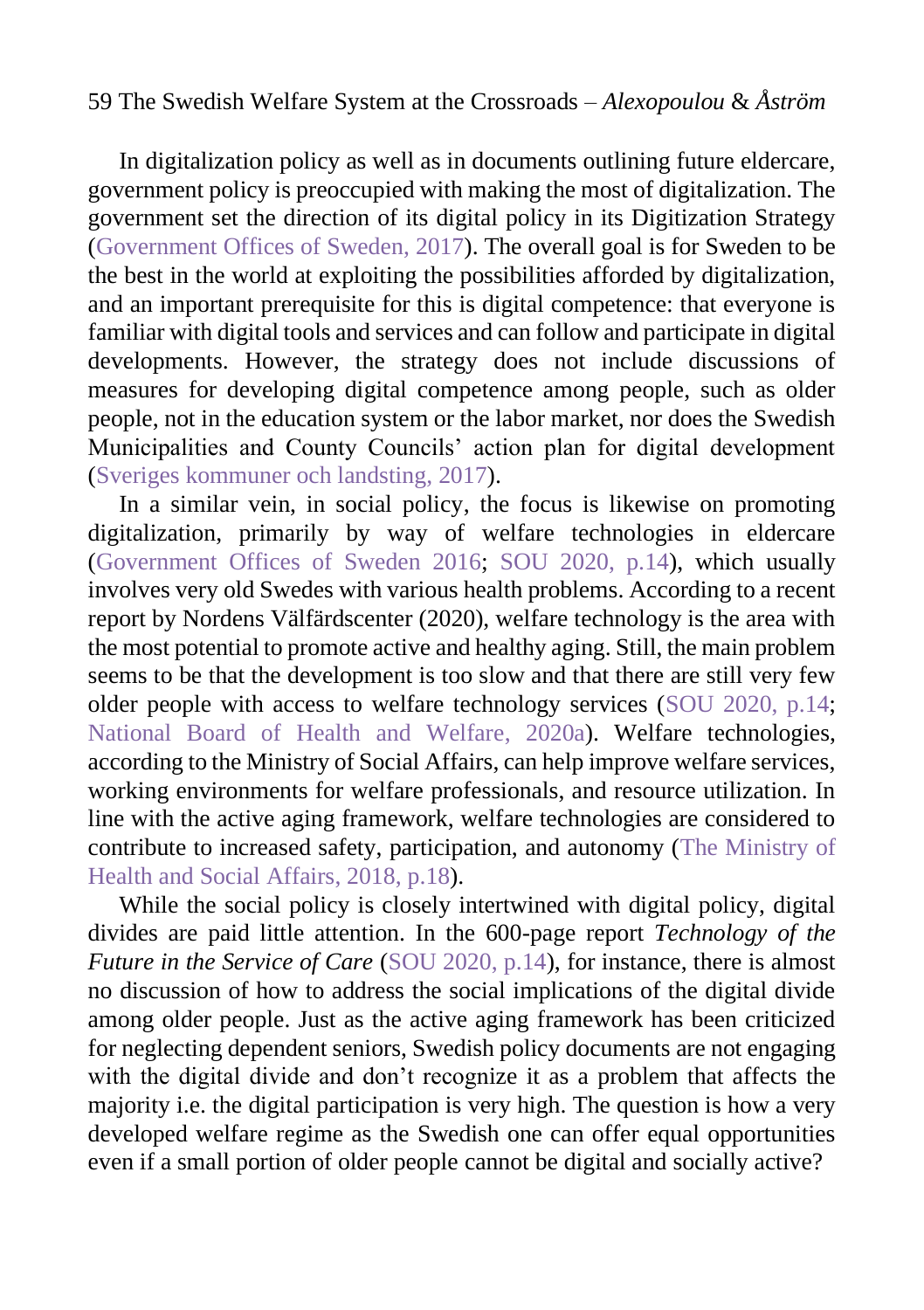To answer this question, it must be stressed that in Sweden elderly people's right to care is based on the Social Services Act, Chapter 4, Section 1, which states that anyone who cannot meet their own needs, or have them met in other ways, is entitled to care from the municipality. By law, digital help can be applied for, although medical and physical needs are prioritized in needs assessments [\(Katzin,](#page-26-7) 2014). In recent years, an opportunity has been given for individuals to receive certain kinds of help without first being subject to investigation and assessment [\(SOU 2020, p.47\)](#page-28-0). A few pioneering municipalities have used this opening to bridge the grey digital divide.

In the municipality of Mölndal, for instance, the Health and Care Committee decided in April 2019 to introduce a new initiative in the home care service to provide digital support in the home. The purpose of this effort is to maintain or increase independence and reduce the digital exclusion of seniors. If one has reached the age of 70 years, one is offered this service without a needs assessment, so no investigation is required to receive digital support at home. Elderly people are granted this digital support for a maximum of 10 hours per year [\(Mölndal Municipality,](#page-26-8) 2020). However, municipal eldercare more generally is not given the responsibility for providing digital help and these two aspects usually are treated are two different things.

To sum up, whereas digitalization is a national public concern and the government reviews its governance regarding the basic conditions for using welfare technology [\(SOU 2020, p.14\)](#page-28-0), the digital divide seems to be viewed as more of a private than a public matter. National policy documents do recognize that older people risk early exclusion and need help with 'simple things' – such as shopping, paying bills, ordering train tickets, or taking a bus [\(National Board of Health and Welfare, 2020b\)](#page-26-9) – but this problem is presented in terms of digital skills and the measures discussed merely focus on individuals and educational institutions [\(Government Offices of Sweden](#page-25-7)  [2017, p.13\)](#page-25-7).

As the public sector increasingly requires citizens to use digital services instead of, for example, getting help from an administrator in an office, society should primarily ensure that there is relevant education. [\(SOU 2020, p.14,](#page-28-0) 535).

A final comment is that older people in policy documents are treated as a homogenous group, while in reality, the digital divide varies extensively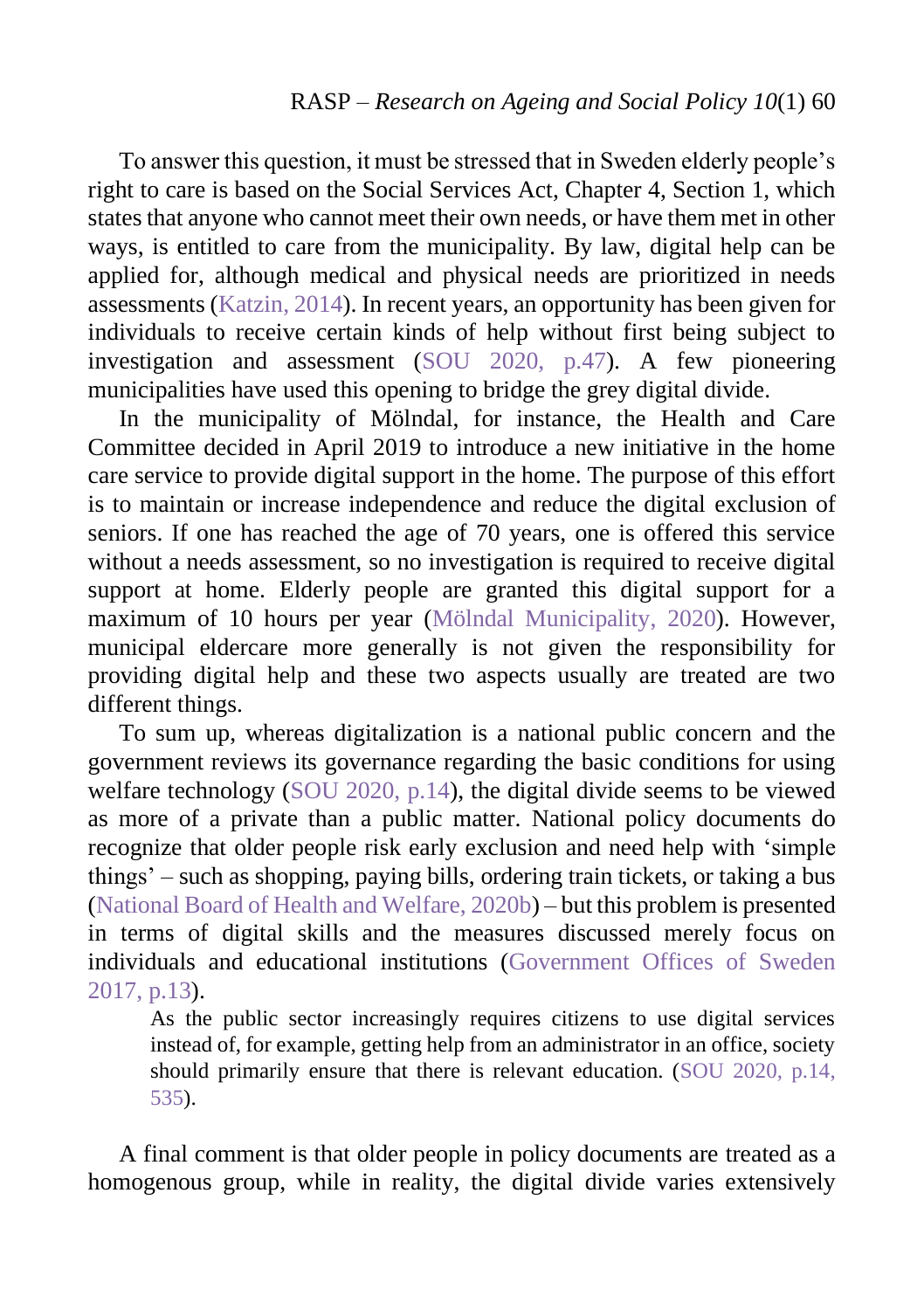between young-old individuals (65-74 years old) who do not face serious health problems in comparison to very old Swedes (75 years and older) who primarily come in contact with technology through welfare technologies to keep a level of independence.

## **Second Institution: Digital Divide and Popular Education**

The first steps to using popular education as a way to bridge the digital divide were taken very early in Sweden. Popular education is offered for free outside the traditional school system. Its purpose is to offer citizens an open and democratic way of absorbing new knowledge and values through, for example, study circles, libraries, conferences, and lectures. As such, popular education holds a strong and cherished position in Swedish society. For the interest organization of Swedish study associations, popular education is a cornerstone of Swedish democracy. Its importance is also reflected in Olof Palme's often quoted description of Swedish democracy as "study circle democracy" [\(Larsson,](#page-26-10) 1999).

In the 1980s, study circles were already being used to increase computer literacy and awareness of the role of computers in society. According to Emanuel [\(2009\)](#page-24-5), the motive at the time was to counteract increasing knowledge gaps regarding what was considered a key future technology. Around the turn of the millennium, that future was approaching: about 50 percent of the general population and 12 percent of the 65–84-year age group had Internet access at home. Yet, many Swedes still did not see how they could benefit from the Internet. The IT Commission, therefore, suggested that efforts to bridge the digital divide should be made, primarily by introducing more people to IT at libraries and via other forms of popular education. The Commission also proposed that issues related to the use of IT in the home should be addressed by the Ministry of Culture [\(IT-kommissionen,](#page-25-8) 2002).

When many countries rolled out digital skills training – in schools, telecenters, libraries, and community centers – popular education was the default and path-dependent choice in Sweden. At that time, the digital divide was not yet a matter of life and death, as the UN declared this year. Digitalization was not yet all-encompassing, it was not the norm. On the contrary, the challenge was, as the IT Commission put it, "to find the best way of reaching out to those who never before have been in contact with the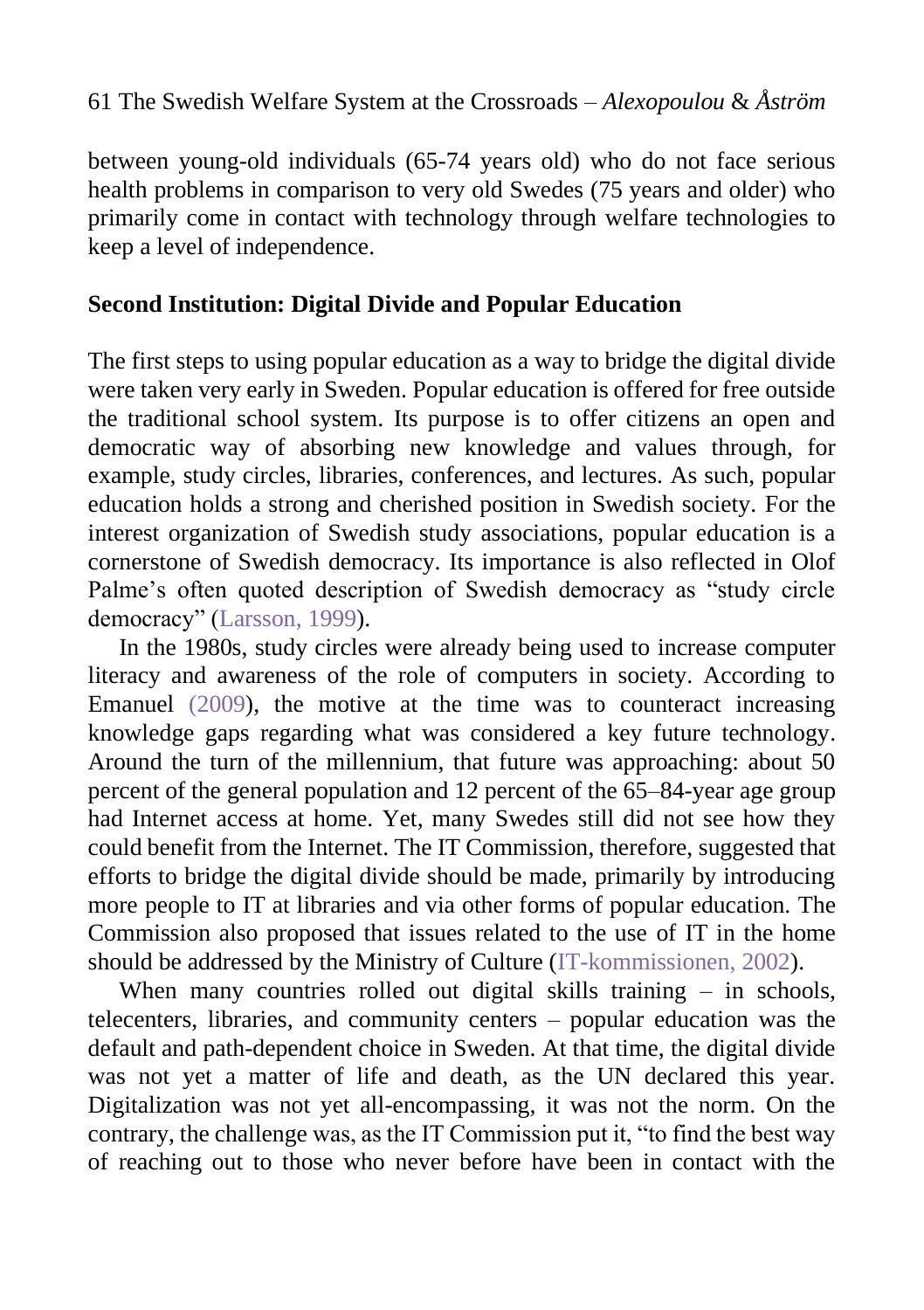medium, not in school or work, nor at relatives, friends or neighbors" [\(IT](#page-25-8)[kommissionen,](#page-25-8) 2002, p.12). In this effort, important help, apart from the popular educational institutions, is offered by the pensioners' organizations that organized IT courses only for their members.

The nature of the digital divide has changed, but libraries and study associations are still at the very heart of relevant Swedish policy. As Marking (2010) concluded, few other municipal initiatives target digital inclusion, even though the Internet is increasingly important for public institutions' interactions with citizens [\(Marking 2010;](#page-26-11) see also [Nordqvist &](#page-27-6) Wihlborg, [2019\)](#page-27-6). If there has been a change in policy over the years, it has merely been along the lines of "the same, only more so". In 2009, the government has commissioned Folkbildningsrådet to promote digital inclusion (Folkbildningsrådet, 2015). To reinforce the role of libraries, the Library Act (SFS, [2013, p.801, § 7\)](#page-28-5) was amended to state that libraries must help citizens manage digital services. As the Swedish Library Association's chair Johanna Hansson [\(Svensk biblioteksförening,](#page-28-8) 2018) stated, "working for digital inclusion has become one of the public libraries' core tasks".

According to a survey providing a recent update of the activities carried out in municipal libraries, about 80 percent of libraries organize activities to promote digital inclusion and participation [\(Norberg,](#page-27-7) 2017). About half of libraries use campaigns such as the "Get Online Week" to organize activities, and just as many organize ongoing activities over the year. Most representatives of the libraries not doing anything say that the main reason is lack of time and resources. Taking a closer look at what libraries do, the survey shows that the most common activity is providing information and support about the libraries' services. While almost all libraries said to be promoting digital inclusion offer such information and support, many fewer organize information and support concerning government e-services more generally: only 24 libraries (of 264 respondents) reportedly do this regularly (i.e. at least once a month), and 88 reportedly do this once or twice a year, for instance, during a campaign week [\(Norberg, 2017\)](#page-27-7).

In addition, most libraries offer public computers to their visitors and provide digital help when they are used. However, there are often ambiguities about the limits: how far should this help go, and how quickly. While some visitors ask help here and now with many different questions, library staff do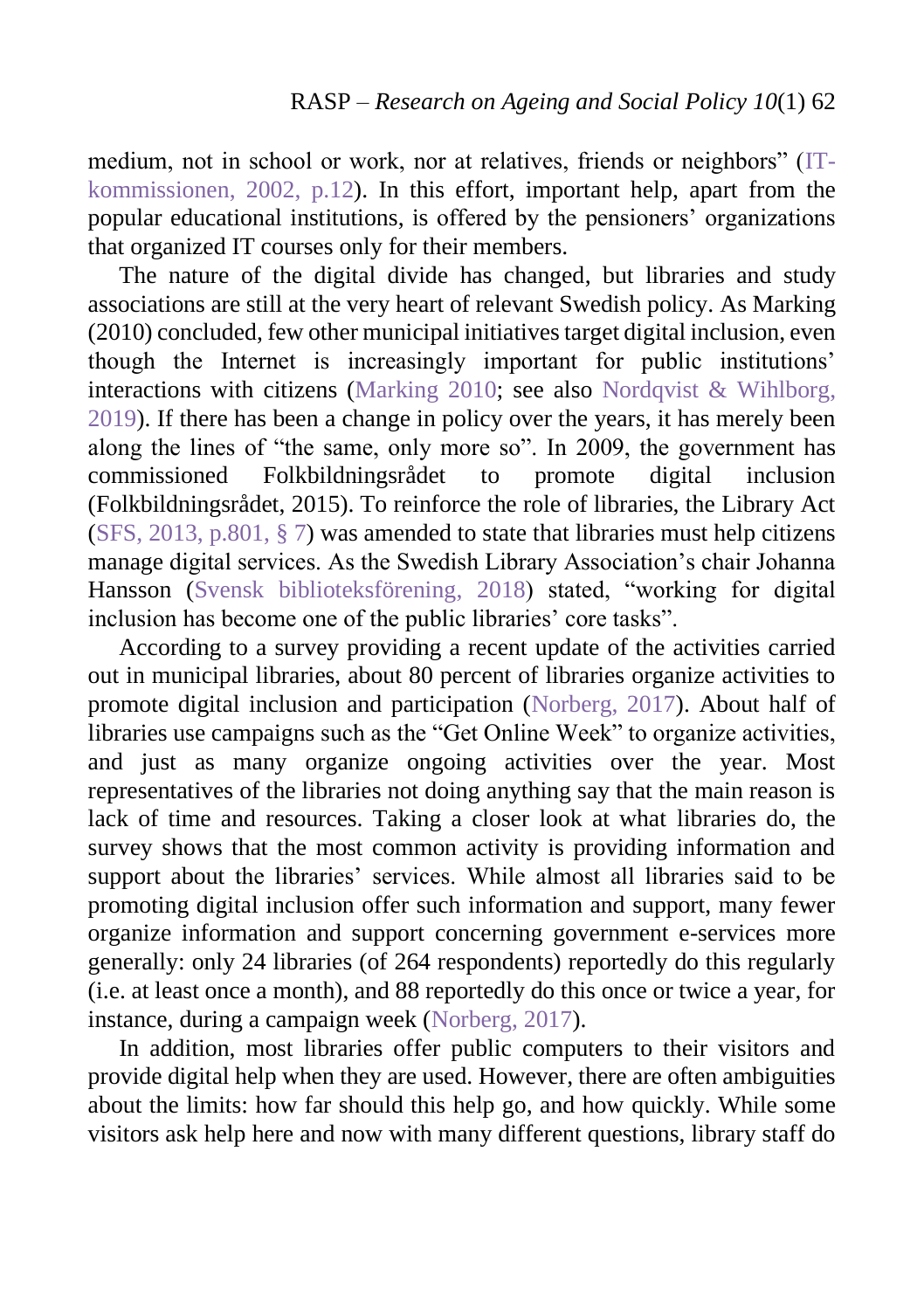not have the specialist skills that are sometimes expected of them. As one interviewed librarian at Örebro Library explained:

First of all, we would like to help with the library's digital services that we offer, like e-books and such, but we also help people having problems with their mobile phones or computers. We don't help them with overly personal matters such as bank ID.

Digital help is widely discussed in the library sector, with some believing that too much librarian time is spent helping people with digital community services at the expense of disseminating literature and media (Dahlquist, [2019\)](#page-24-6). In addition, it is recognized that problems often arise with, for example, privacy issues when librarians help individual users manage services such as bank ID or various authorities' e-services, something that the previous quotation confirms. As Nordqvist and Wihlborg [\(2019\)](#page-27-6) argued, library staff largely consider themselves as lacking the training, mandate, and support required to handle many of the issues they are being asked to address.

The study associations operate under the motto "free and voluntary" [\(Statskontoret, 2018\)](#page-28-9). The government issues only general guidelines for what grants to these associations are to be used for, but does not otherwise control their activities. How popular education is designed is therefore based on each organization's unique profile. Another hallmark of popular education is that the participants are given great influence over the structure and content of each study circle. Their activities are based on the participants' needs and experiences and all people's lifelong right to freely search for knowledge. Accordingly, most people in study associations do not feel that there is a national plan or that they have a specific national mandate regarding digitization [\(Folkbildningsrådet,](#page-24-7) 2019b). Digitization and digital inclusion are only a small part of the matters that study associations address. According to the annual reports of Folkbildningsförbundet [\(2017,](#page-24-7) 2018, 2019a), most people participate in music, theater, and dance activities. Although some interviewees said that "there is no lack of opportunities" and that "in every bush there is a course" (IP: Äldrecentrum), only about one to two percent of all study circles fall into the computer literacy category. Today, about 25,000 Swedes per year participate in these courses, though at times there have been more. The Digidel campaign between 2011 and 2013, for instance, aimed at getting 500,000 Swedes online [\(Digidel,](#page-24-8) 2013).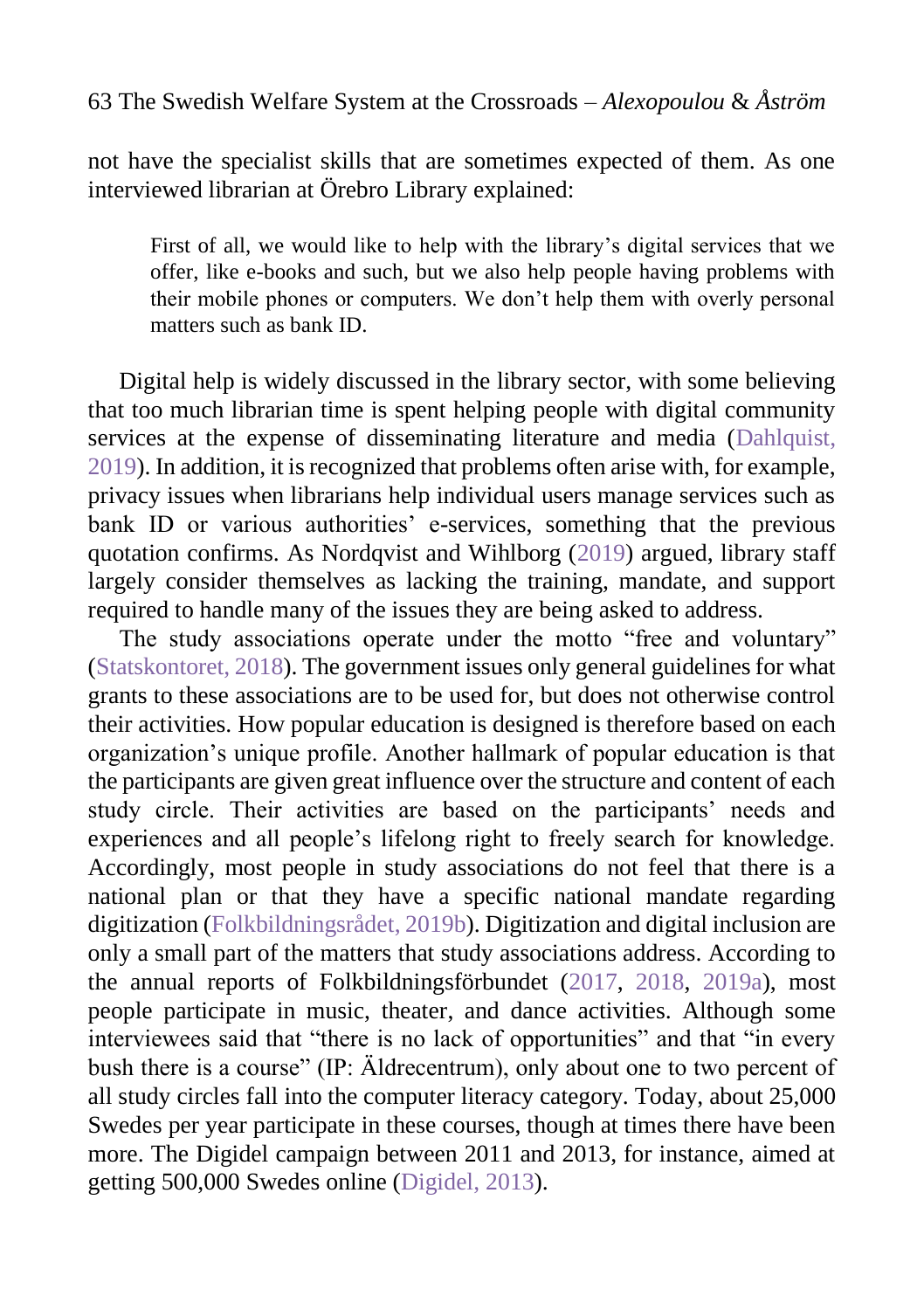Regardless of the scope of these efforts, one may ask whether free and voluntary popular education is appropriate for dealing with the third level of the digital divide. One case in point concerns the digital payment system. In the last decade, Swedish payment services have changed dramatically. Cash is being used less and less and digital payment services are increasing in scope [\(Post-och telestyrelsen,](#page-27-8) 2017). In 2020–2021, the Covid-19 pandemic accelerated the reduction in the use of cash in society, making it even more difficult to pay with cash than in previous years. According to several interviewees (IP: County Administrative Board; IP: Test Bed Elderly and Disabled People in Örebro Municipality; IP: Internetstiftelsen), society will face a serious divergence in outcomes when the payment system, a key societal function, becomes inaccessible to those who are not comfortable online. Support is not always available to those people:

We have mapped non-profit and public actors who offer computer courses and IT support in Uppsala County. We have not found any specific initiatives or courses for digital payment services [\(Länsstyrelsen & Uppsala län,](#page-26-12) 2019).

Without clear responsibilities, key tasks end up "falling into the cracks". Several interviewees (IP: IT-Guide; IP: Seniornet; IP: Health Department) demanded more active support from the state and municipalities. While others indicated the previous standpoint, an interviewee (IP: PTS 2017) underlined that "It is a difficult question. I think you can always do more. It is a kind of priority discussion, you know".

Another case in point concerns the target group. When the target group was a large and diverse group of non-users, free and voluntary measures could be employed across social contexts. Today, non-use is concentrated among the elderly, and policies and interventions need to focus on the hardest to reach (cf. [Helsper & Reisdorf,](#page-25-1) 2017). As concluded in the Digidel project [\(2013\)](#page-24-8), many of those who remain digitally excluded today do not want to use the Internet and may even be opposed to the technology. As these excluded people cite lack of interest as their main reason for not using the Internet, they are unlikely to volunteer for relevant training. It was argued in Digidel [\(2013\)](#page-24-8) that municipalities' eldercare services have a key role in reaching many of those who do not use the Internet or do so very rarely: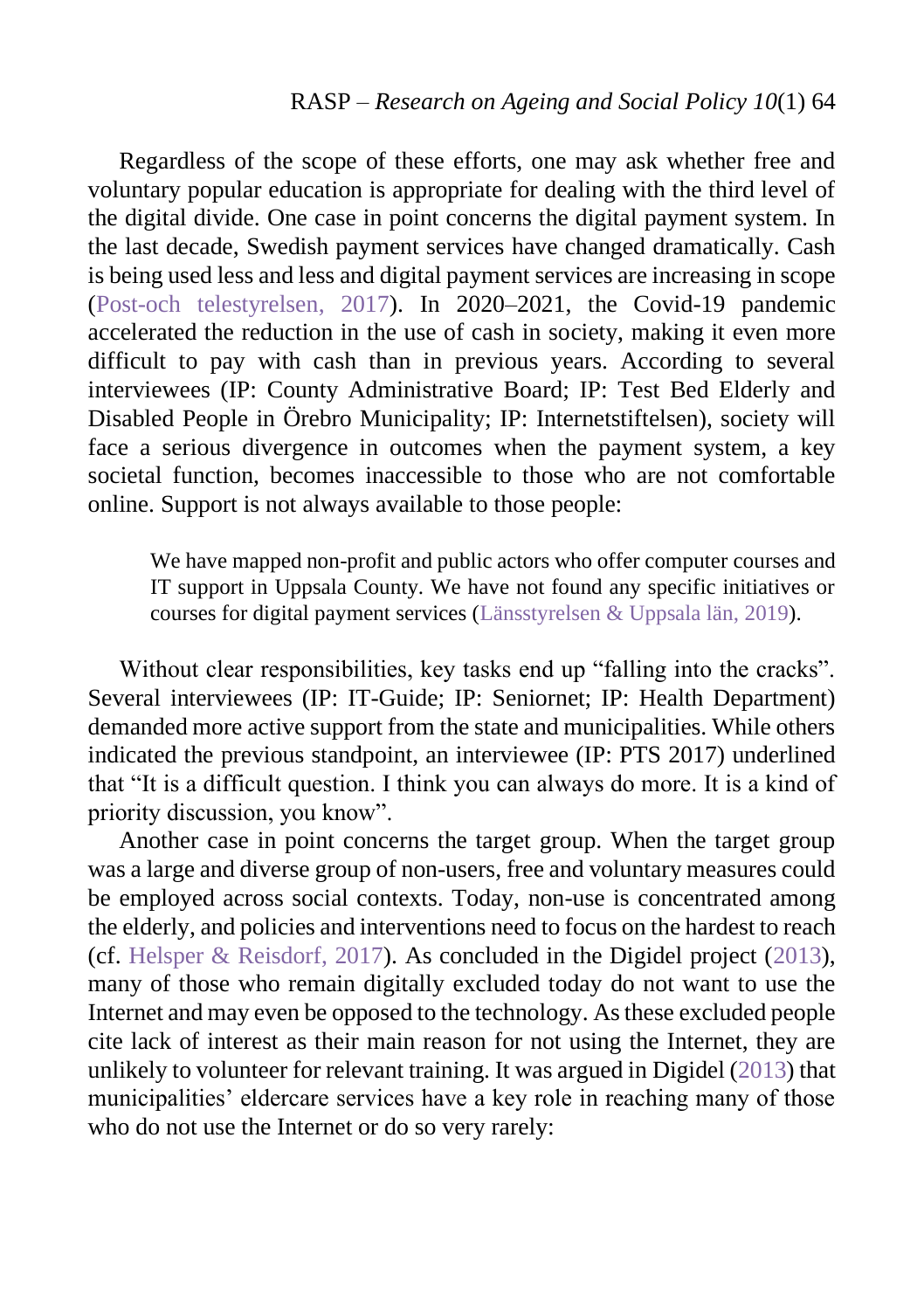If care staff could help those who receive care, also teaching them to use the Internet, municipalities' contact costs would decrease and the well-being of those people would increase (Digidel, [2013](#page-24-8)).

# **Third Institution: Digital divide and the Family**

If digital help is not adequately provided by either the formal eldercare system or popular education institutions, perhaps the family has a role to play? Defamilization has been a key principle of the Nordic welfare regime: the individual should be made autonomous from his/her family. The basic idea is that public care should free us from obligations to relatives so that all adults can work. Both social policy reforms and tax reforms have sought to free individuals from their families, with the help of society's support and common resources [\(Katzin,](#page-26-7) 2014). However, as public care for the seniors has decreased in scope, the care efforts of relatives have increased [\(Szebehely &](#page-28-2) [Trydegård 2007;](#page-28-2) [Szebehely &](#page-28-10) Ulmanen, 2008). Katzin [\(2014\)](#page-26-7) argued that starting from the 1970s goal of making informal care by relatives redundant, change has proceeded via the 1990s perception that care by relatives is sometimes an economic necessity, to the 21st-century emphasis on the positive qualities and desirability of family care. Besides the economic considerations, there has been a discursive change in the role of families and in what is regarded as belonging to the public and private spheres.

The family seems to be the main provider of digital support, not only in the familialist welfare regime of Greece [\(Alexopoulou,](#page-23-0) 2020) but also in the social-democratic welfare regime of Sweden. This was a recurrent theme in several interviews:

I think that many people, and many of the elderly, have children and grandchildren they get a lot of support from when it comes to technology. (IP: Project Leader, Örebro municipality, Municipal Board Administration).

I don't have any statistics about it, but I know that there is a discussion about the elderly often getting help from their children or grandchildren … So, there is a discussion about how the public sector should be able to provide help for people who are alone. (IP: Ministry of Enterprises and Innovation).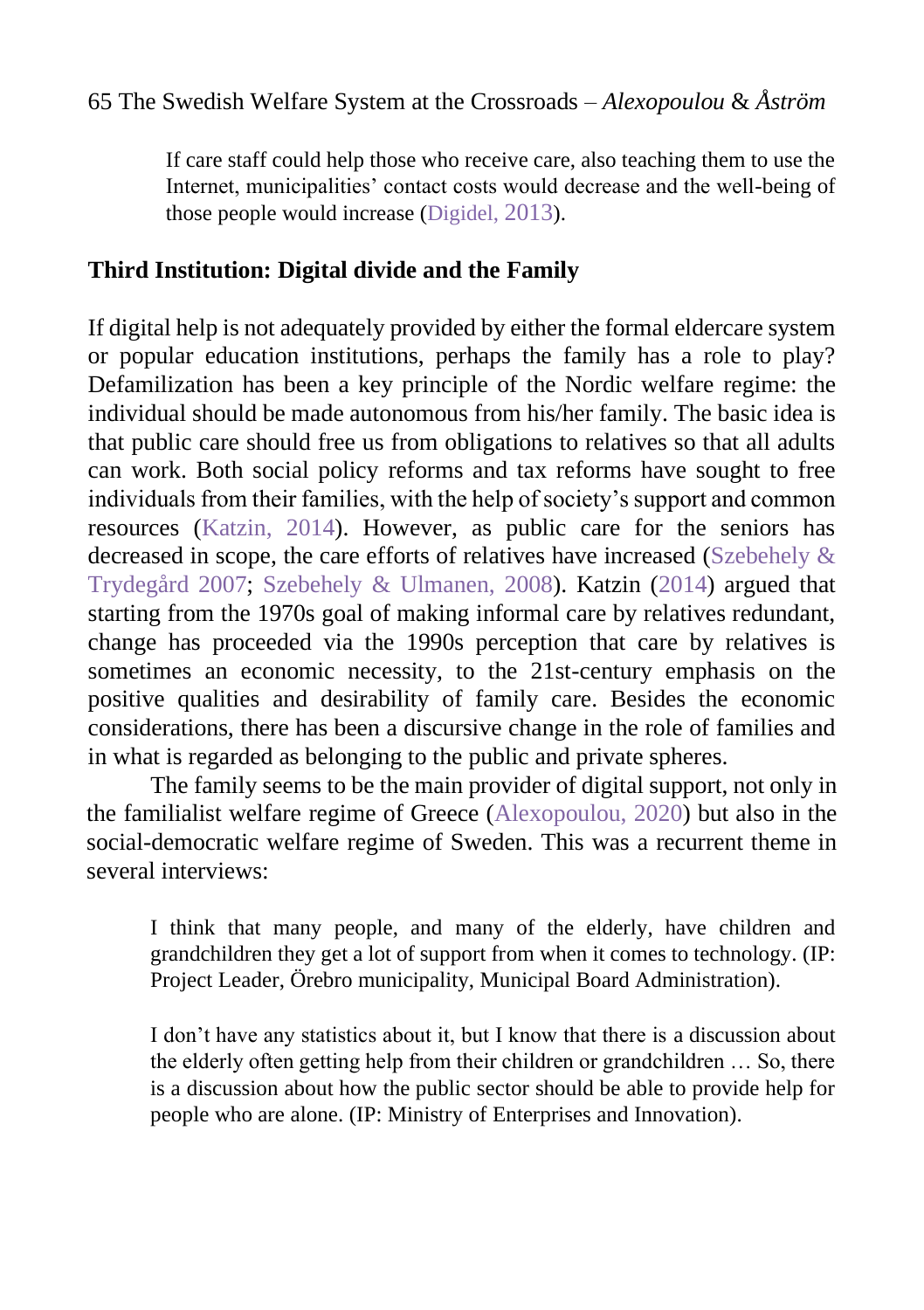The informal and familialist character of digital support in Sweden has been confirmed by two recent surveys. A survey by SPF Seniorerna (2019) examined the extent to which seniors can obtain support with digital services and tools. First, the respondents were asked whether they have anyone to ask for help with problems in using digital services, to which 83 percent answered in the affirmative. These people were then asked a follow-up question about who they usually ask (Table 2), and nine out of ten replied that they get help from family and friends. Eight percent ask for help from ISP customer service, IT support from a private company, or a membership organization. Strikingly, only one percent said that they received help from publicly-funded welfare services such as a library, IT café, or IT course.

#### Table 2.

*When you need help with digital tools and services, who do you usually ask?* 

| Percent |
|---------|
|         |
| 90      |
| 8       |
|         |
|         |
|         |
|         |
| 1 O C   |
|         |

Source: SPF Seniorerna, 2019.

Further information on this astonishing number (90% percent) is not provided by the above survey, for instance, what kind of relatives usually help older people within the family, i.e. children or grandchildren. The Swedish Internet Foundation's (2020) survey of a representative sample of the entire population also confirmed this picture. In total, 82 percent of the population turns to family members for digital help. Among seldom users and non-users, largely from the older age group, the corresponding figure is 97 percent. Here, too, it is striking how little public-funded services are used, in this survey represented by libraries: despite all the efforts made in libraries to provide IT guidance, no respondents said that they would turn to libraries for digital help.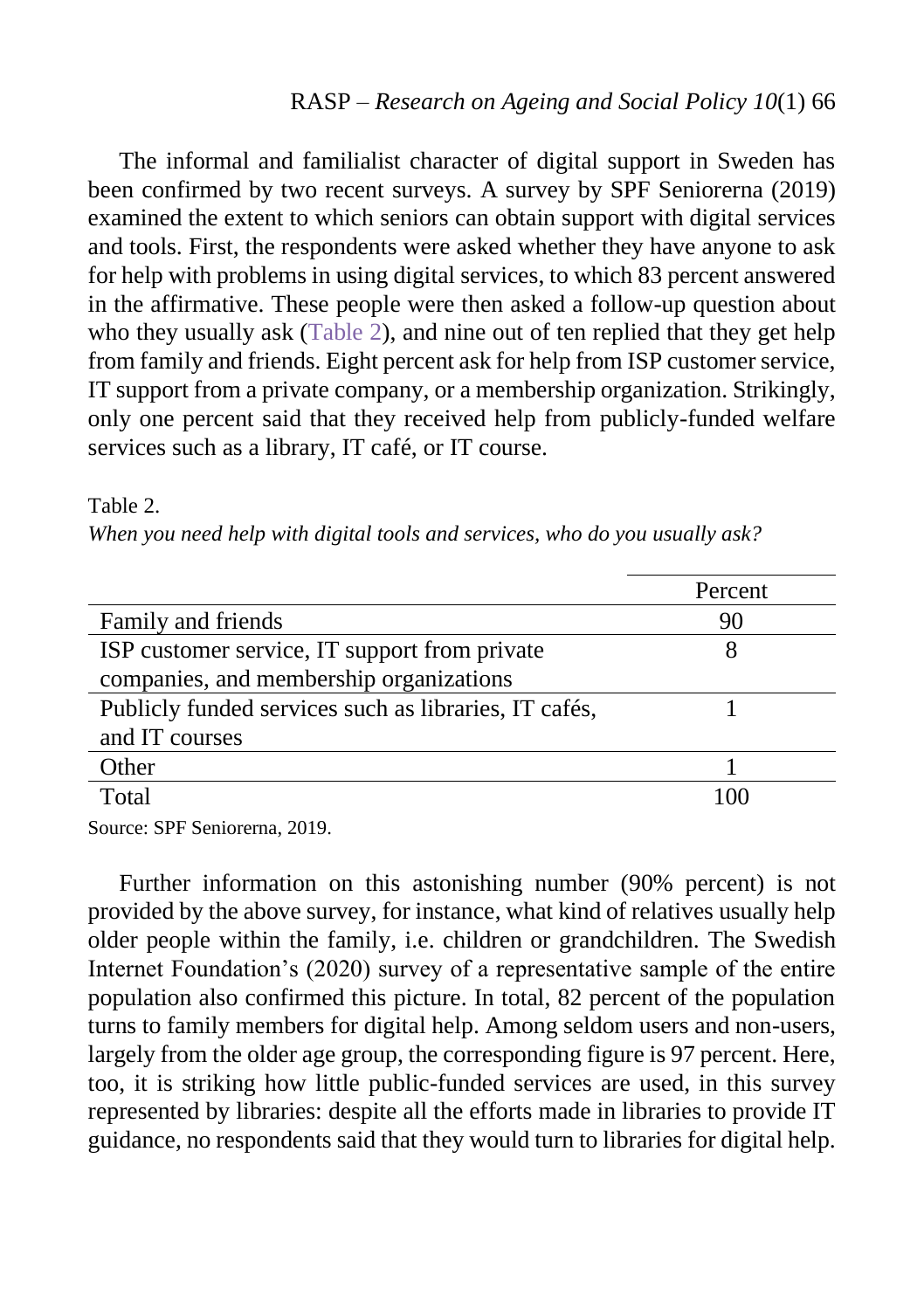Another key finding in the report is that the people who need support the most, the seniors, have much less access to support than do younger citizens [\(Internet Foundation,](#page-28-11) 2020). As Helsper and van Deursen [\(2017\)](#page-25-1) showed, small social support networks correlate with digital exclusion: individuals with few socioeconomic resources more often seek informal support from family and friends; people with greater socioeconomic resources often turn to formal sources instead, such as IT support in the workplace or from other experts. As this may increase the gap between those who do and do not need support, Helsper and van Deursen [\(2017\)](#page-25-9) suggested that the seniors should be offered alternative support, so as not to have to rely on family members and friends. Learning from family, they argued, might not always be "evident, efficient, or preferential since family members might be unavailable, be reluctant and impatient to help, or even refuse support" (Helsper & [van Deursen,](#page-25-1) 2017, p.702).

#### **Discussion and Conclusions**

The way digitalization was handled in Sweden was started as a promising path (popular education) but now seems to be a rather inefficient arrangement: many older people and some of them young-old seniors (65-74 years old), who are still active, apparently need digital help, but they are not provided public support. Eldercare institutions promote welfare services (see welfare technologies) for a few and very old Swedes, while young-old Swedes are out of their scope. As a result, the latter face the problem of the grey digital divide.

Popular education either provided by the municipal libraries or the third sector (NGO's), does not cover always in a satisfactory and permanent way the needs of older people in Sweden, while pensioners' institutions make considerable attempts to close the digital divide by organizing a number of IT courses which are only targeted at their members Moreover, the offered services cover mostly young-old Swedes without health problems, who can visit these places.

Family, in the Swedish context, is often neglected as an official institution that can offer digital assistance to older individuals because the policy response is more or less taken for granted by policymakers, who believe that the municipalities or the popular education system will address the grey digital divide. Even more worrisome is that in many cases policymakers in Sweden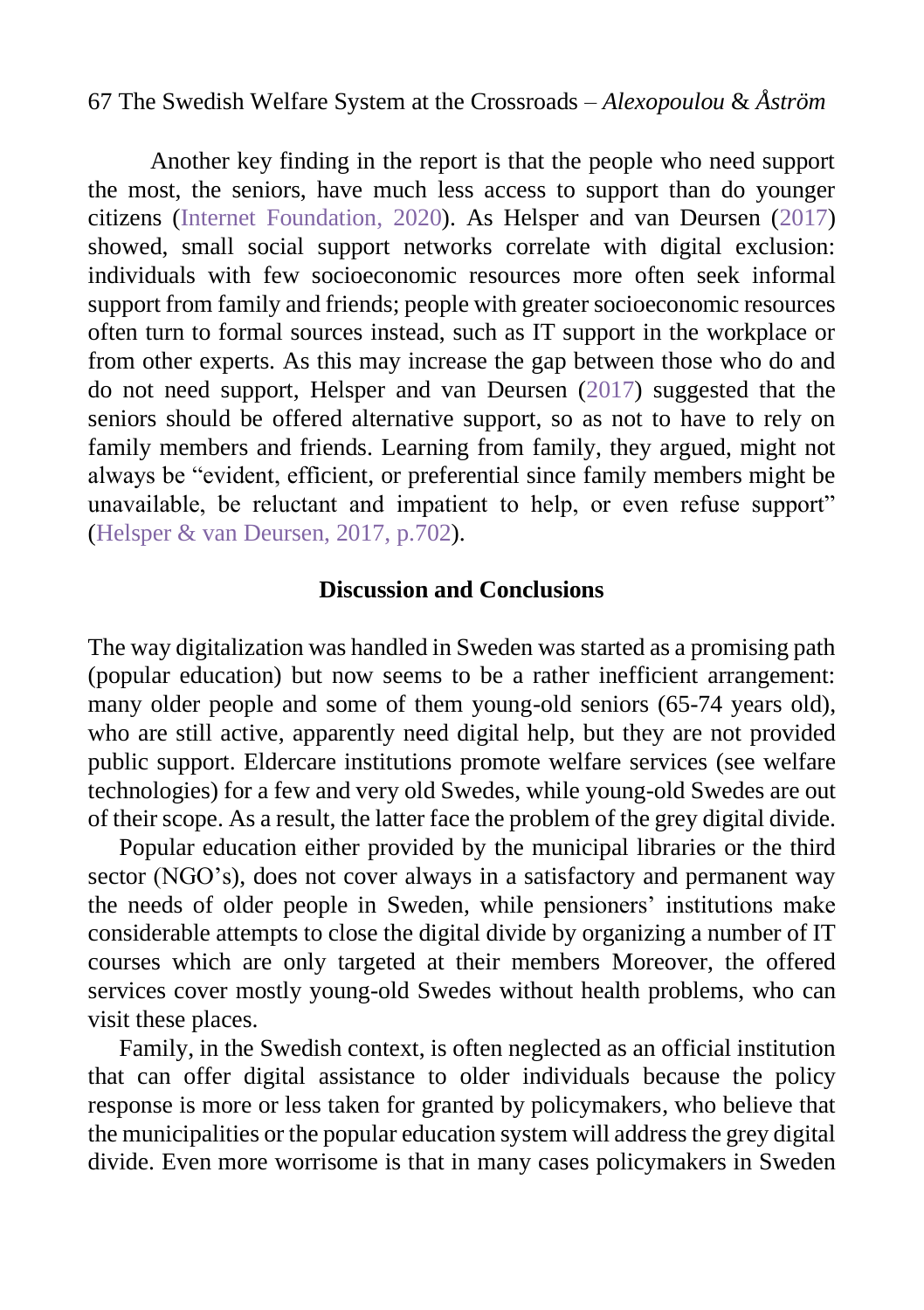consider that there is no digital divide issue, given that it affects only a small portion of the total population. This leads us to ask why.

In public policy research, as in comparative welfare research, the nature of public policymaking is often viewed as a matter of path dependence as current policy choices are constrained by choices made in the past. In the words of Jakob Torfing [\(2001, p.71\)](#page-29-2), the possibility of reforming public policy depends on "institutionalized legacies that structure our perceptions of problems and goals, define the range of appropriate and feasible options, and determine the costs and benefits of policy changes". This case study revealed that much has changed in Sweden as regards the digital divide problem, but the institutions that are responsible for providing digital support remain the same, while family assumes increasingly much of this burden.

Recently, many digital divide scholars have suggested that a shift is needed from a focus on access and skills to a third-level digital divide highlighting the tangible outcomes of Internet use [\(Scheerder et al.,](#page-27-9) 2017). Accordingly, many interviewees in this study argued that digitalization has important welfare implications: that the digital divide makes many seniors increasingly dependent, and that the state/municipalities can do more at many levels to bridge the divide. The changing nature of the digital divide speaks in favor of a more active state role, which will include the provision of digital help. In her thesis on Swedish eldercare, Helene Brodin [\(2005\)](#page-23-9) concluded that the single most significant factor in transforming eldercare has been the changed view of the elderly from dependent to healthy. In particular:

[T]he single most important reason for the changing view on the public responsibility for eldercare services is however the shifting perceptions of the elderly from a dependent to an independent group. This shift in perception of the elderly has since the 1980s forcefully been summarized under the metaphor of the elderly as healthy, which in turn has legitimized a more passive role for the state in organizing and financing social services to the elderly [\(Brodin,](#page-23-9) [2005, pp.206–207\)](#page-23-9).

The present results indicate that this view of the seniors as independent is reinforced by the discourse of digitalization, according to which citizens are increasingly expected to be active and self-provisioning individuals serving themselves across a range of welfare domains (see also Schou, [2018, p.2\)](#page-27-1). Accordingly, in digital policy, active aging is understood to mean that older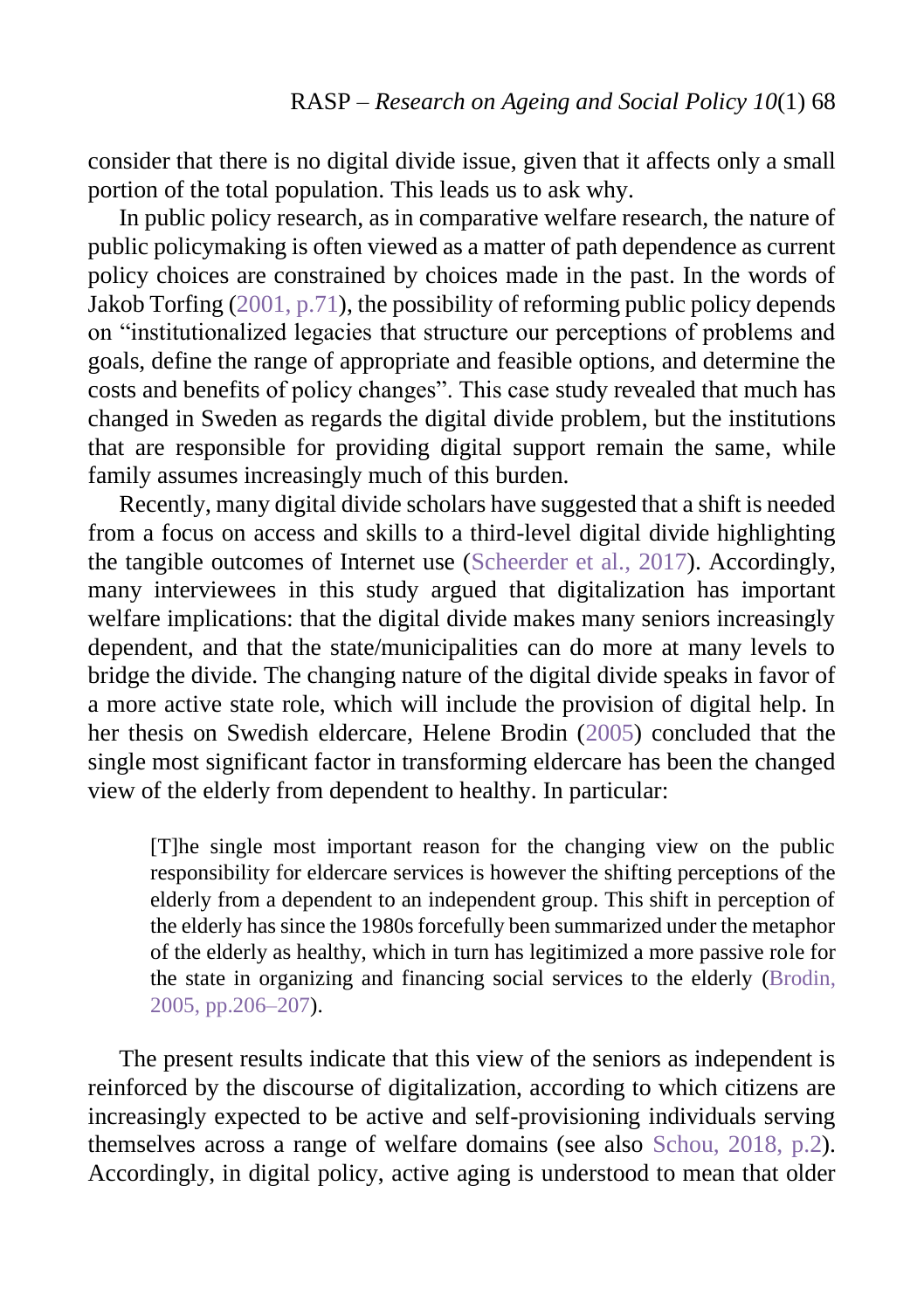people should themselves be adaptable and learn how to use technology. Very old Swedes (when applicable) are benefited from the welfare technologies with the assistance of the municipalities and family but they are not always independent, while young old Swedes who are not familiar with digital technologies have to find by themselves ways to confront their lack of skills (second-level of digital divide) and to increase their actual opportunities (third-level of digital divide), for instance by visiting a public library or a third sector organization. The key institutions, which provide this sort of assistance are popular education and family. The oxymoron is that young-old Swedes who lack digital competencies are not independent and digitally active, but they confront serious problems with the ongoing digital transformation of the Swedish welfare regime.

Indisputably in both previous cases (young-old and very old Swedes), the family institution appears to be the 'alpha and omega' for their well-being status. This study goes in line with the analysis of Motel-Klingebiel et al., [\(2005\)](#page-26-1), according to which the total quantity of help received by older people is greater in welfare states with a strong infrastructure of formal services. The key difference is that in the Swedish case, despite the existence of the system of 'mixed responsibility' (families and welfare state services act accumulatively), the burden falls greater on the family institution. This leads the Swedish welfare regime to a crossroads: If we follow the current wellworn path, we must accept that the changing nature of the digital divide will culminate in an increasingly "familialist" model of welfare, while this comes in opposition with the Swedish welfare mentality. If we choose to take a new path, the traditional Swedish model must be adapted to the changing nature of the digital divide with new more effective institutions. If a more familialist path is taken, then the family members in Sweden could be reinforced economically (financial benefit) by the Swedish welfare state to handle the digital affairs of their older relatives.

To finish, the social contribution of this qualitative case study is to raise awareness about the shifts that take place in Swedish society and to show the need for more suitable policy responses that will allow older individuals not to fall through the digital and social net. It is also offered a potential solution (economic benefit) for addressing the greater involvement of the family institution in supporting older adults in Sweden.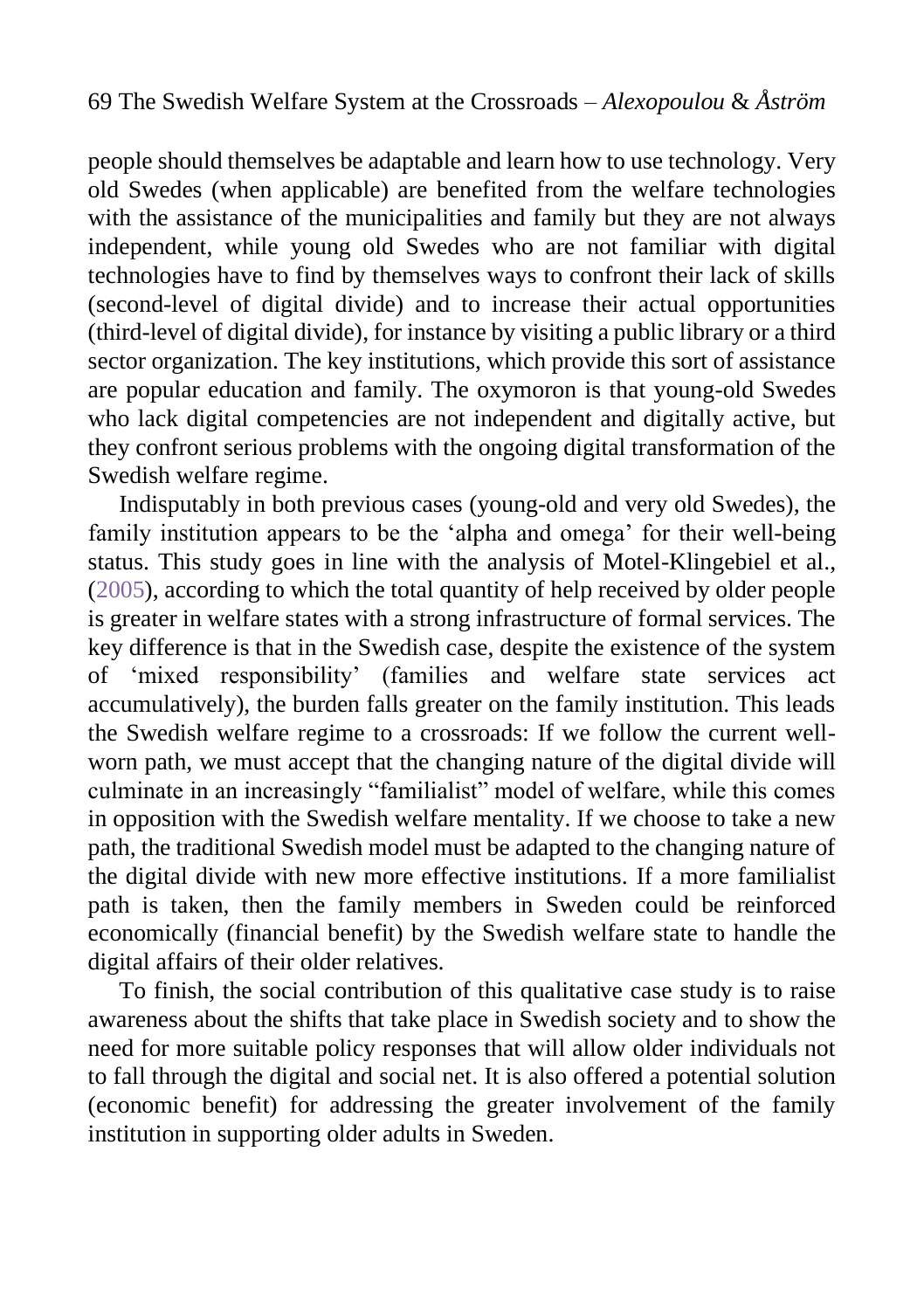## **References**

- <span id="page-23-2"></span>Agre, P. E. (2002). Real-time politics: The Internet and the political process. *The Information Society*, *18*(5). [https://doi.org/311-331.](https://doi.org/311-331.%2010.1080/01972240290075174) [10.1080/01972240290075174](https://doi.org/311-331.%2010.1080/01972240290075174)
- <span id="page-23-0"></span>Alexopoulou, S. (2020). Borrowed access: The grey digital divide meets the familialist welfare model of Greece. *The Journal of Aging and Social Change*, *10*(1), 15-33. [https://doi.org/10.18848/2576-](https://doi.org/10.18848/2576-5310/CGP/v10i01/15-33.) [5310/CGP/v10i01/15-33.](https://doi.org/10.18848/2576-5310/CGP/v10i01/15-33.)
- <span id="page-23-4"></span>Barber, B. R. (2001). The uncertainty of digital politics: Democracy's uneasy relationship with information technology. *Harvard International Review*, *23*(1), 42-47. [www.jstor.org/stable/42762661.](www.jstor.org/stable/42762661)
- <span id="page-23-7"></span>Bengtsson, M. (2016). How to Plan and Perform a Qualitative Study Using Content *Analysis. Nursing Plus Open, 2*, 8-14. https://doi.org/10.1016/j.npls.2016.01.001.
- Blomberg, S., Edebalk, P. G., & Petersson, J. (2000). The withdrawal of the welfare state: Elderly care in Sweden in the 1990s. *European Journal of Social Work*, *3*(2), 151-163. <https://doi.org/10.1080/714052821.>
- <span id="page-23-5"></span>Blomqvist, P. (2004). The choice revolution: Privatization of Swedish welfare services in the 1990s. *Social Policy and Administration*, *38*(2), 139–55. <https://doi.org/10.1111/j.1467-9515.2004.00382.x.>
- <span id="page-23-9"></span>Brodin, H. (2005). *Does Anybody Care? Public and Private Responsibilities in Swedish Eldercare 1940–2000*. Ekonomisk historiska institutionen, Umeå universitet.
- <span id="page-23-1"></span>Bustillos, J. (2017). The Digital Divide. Neoliberal Imperatives and Education. In S. Isaacs, (Eds), *European Social Problems*. London and New York: Routledge.
- <span id="page-23-3"></span>Calhoun, C. (1995). *Critical Social Theory: Culture, History and the Challenge of Difference*. Cambridge: Wiley-Blackwell.
- Carruthers, D. (2001). Environmental politics in Chile: Legacies of dictatorship and democracy. *Third World Quarterly*, *22*(3), 343-358. [www.jstor.org/stable/3993468.](http://www.jstor.org/stable/3993468)

<span id="page-23-8"></span>Charmaz, K. (2006). *Constructing grounded theory: A practical guide through qualitative analysis*. Thousand Oaks, CA: Sage Publications.

<span id="page-23-6"></span>Creswell, J. W. (2012). *Qualitative inquiry & amp*; *research design*: *Choosing among five approaches* (4th ed.). Thousand Oaks, CA: Sage.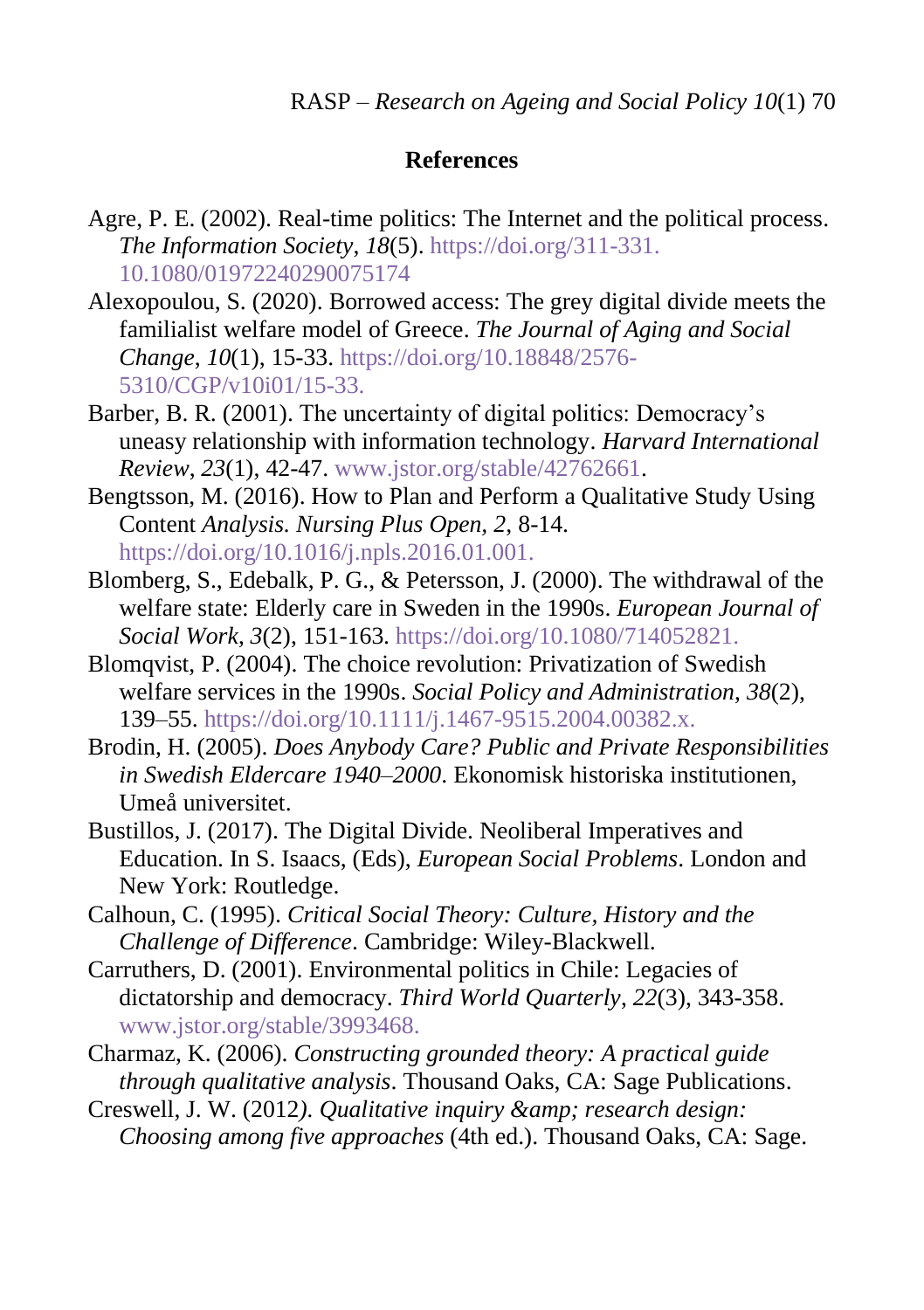71 The Swedish Welfare System at the Crossroads – *Alexopoulou* & *Åström*

- <span id="page-24-6"></span>Dahlquist, O., L. (2019). *Folkbildning för delaktighet: En studie om bibliotekets demokratiska uppdrag i en digital samtid*. Lunds Universitet.
- <span id="page-24-1"></span>Davidsson P., Palm M. & Mandre ÅM. (2018). *Svenskarna och internet 2018*. Retrieved October 8, 2021 from
- [https://internetstiftelsen.se/docs/Svenskarna\\_och\\_internet\\_2018.pdf](https://internetstiftelsen.se/docs/Svenskarna_och_internet_2018.pdf)
- <span id="page-24-8"></span>Digidel (2013). *Ökad digital delaktighet.* Stockholm: Digidel.
- <span id="page-24-4"></span>Dye, T. R. (1972). *Understanding Public Policy*. Englewood Cliffs: Prentice-Hall.
- Eichhorst, W. & Rinne, U. (2017). *Digital Challenges for the Welfare State*. IZA Policy Paper, No. 134. Bonn: Institute of Labor Economics
- <span id="page-24-5"></span>Emanuel, M. (2009). *Folkbildning kring datorn 1978-85*. Transkript av ett vittnesseminarium vid Tekniska museet i Stockholm den 9 oktober 2008. Stockholm: Kungliga tekniska högskolan.
- <span id="page-24-0"></span>Esping-Andersen, G. (1990). *The Three Worlds of Welfare Capitalism*. Princeton: Princeton University Press.
- Esping-Andersen, G. (1999). *Social Foundations of Postindustrial Economies*. New York: Oxford University Press.
- <span id="page-24-3"></span>Fang, M.L., Canham, S.L., Battersby, L., Sixsmith, J., Wada, M., & Sixsmith, A. (2019). Exploring Privilege in the Digital Divide: Implications for Theory, Policy, and Practice. *The Gerontologist, 59*, e1– e15. <https://doi.org/10.1093/geront/gny037.>
- <span id="page-24-2"></span>Fischl, C., Lindelöf, N., Lindgren, H., & Nilsson, I. (2020). Older adults' perceptions of contexts surrounding their social participation in a digitalized society—an exploration in rural communities in Northern Sweden. *European Journal of Ageing*, 81–290. <https://doi.org/10.1007/s10433-020-00558-7.>
- <span id="page-24-7"></span>Folkbildningsrådet (2019a). *Årsredovisning och verksamhetsberättelse*. Stockholm: Folkbildningsrådet.
- Folkbildningsrådet (2019b). *Digitalisering inom folkbildningen. Hur ser det ut idag och vilka utmaningar finns framöver?* Stockholm: Folkbildningsrådet.
- Folkbildningsrådet (2018). *Årsredovisning och verksamhetsberättelse*. Stockholm: Folkbildningsrådet.
- Folkbildningsrådet (2017). *Årsredovisning och verksamhetsberättelse*. Stockholm: Folkbildningsrådet.
- Folkbildningsrådet (2015). *Digital delaktighet och flexibelt lärande i folkbildningen 2014*. Stockholm: Folkbildningsrådet.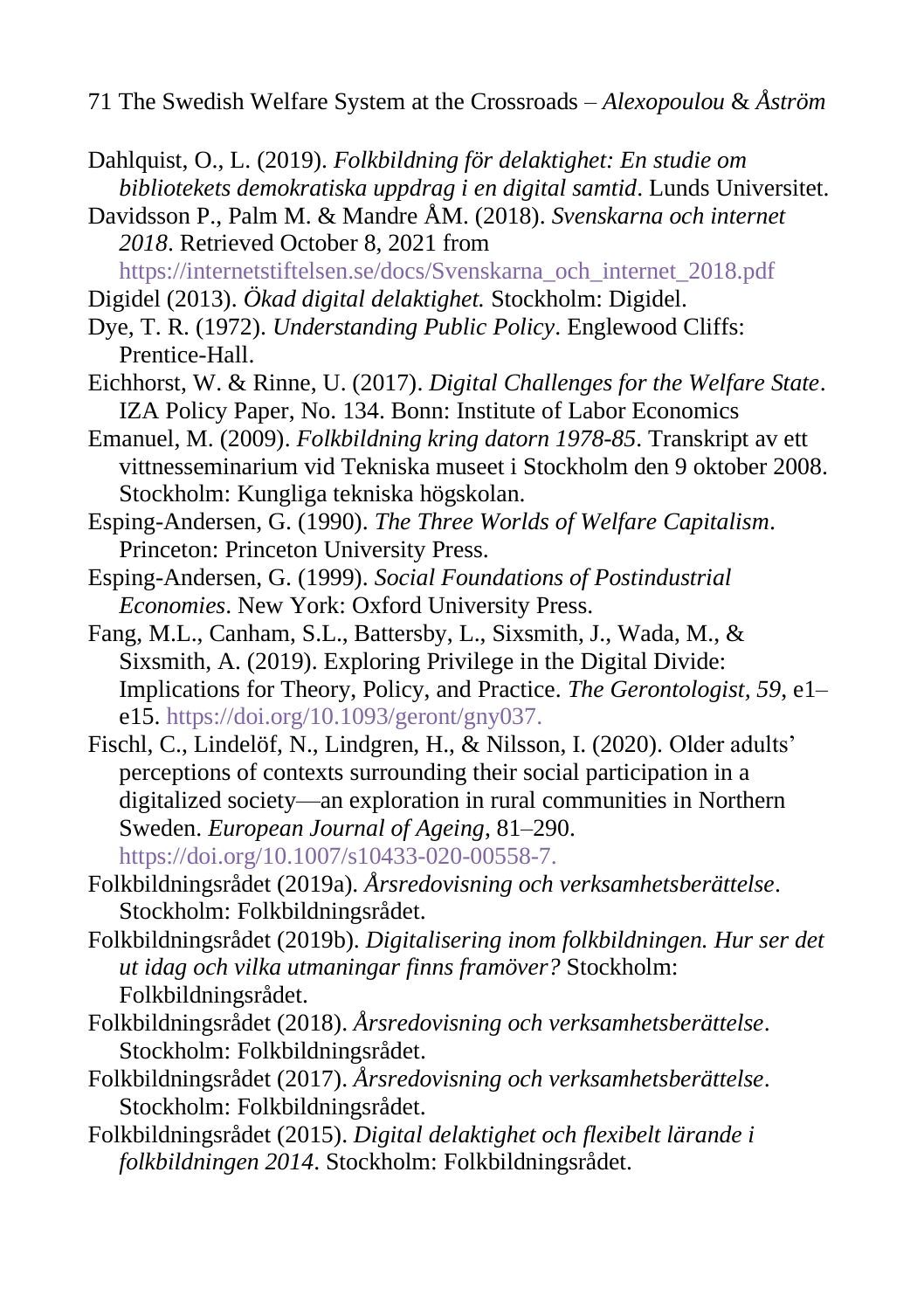- <span id="page-25-2"></span>Fountain, J. E. (2001). *Building the Virtual State: Information Technology and Institutional Change*. Washington, DC: Brookings Institution.
- <span id="page-25-4"></span>Frennert, S. & Baudin, K. (2019). The concept of welfare technology in Swedish municipal eldercare. *Disability and Rehabilitation*, *43*(9), 1220- 1227.<https://doi.org/10.1080/09638288.2019.1661035.>
- <span id="page-25-6"></span>Government Offices of Sweden (2017). *För ett hållbart digitaliserat Sverige – en digitaliseringsstrategi.* Stockholm: Government Offices of Sweden.
- <span id="page-25-7"></span>Government Offices of Sweden (2016) *Vision for eHealth 2026 – Common Starting Points for Digitization of Social Services and Health Care*. Stockholm: Government Offices of Sweden.
- <span id="page-25-3"></span>Grassman, E. J. (2014). The question of civil society in a Scandinavian Welfare State: Focusing on older people in Sweden. *Senri Ethnological Studies*, *87*, 151–160. <https://doi.org/10.15021/00002391.>
- Hall, P. (2008). Throwing discourses in the garbage can: The case of Swedish ICT policy. *Critical Policy Analysis*, *2*(1), 25-44. <https://doi.org/10.1080/19460171.2008.9518530.>
- Hansen, H.-T., Lundberg, K., & Syltevik, L. J. (2018). Digitalization, streetlevel bureaucracy and welfare users' experiences. *Social Policy & Administration*, *52*(1), 67-90. <https://doi.org/10.1111/spol.12283.>
- <span id="page-25-0"></span>Helbig, N., Gil-Garcia, R. J., & Ferro, E. (2009). Understanding the complexity of electronic government: Implications from the digital divide literature. *Government Information Quarterly*, *26*(1), 89−97. <https://doi.org/10.1016/j.giq.2008.05.004.>
- <span id="page-25-1"></span>Helsper, E. J. & Reisdorf, B. C. (2017). The emergence of a "digital underclass" in Great Britain and Sweden: Changing reasons for digital exclusion. *New Media & Society*, *19*(8), 1253-1270, <https://doi.org/10.1177/1461444816634676.>
- <span id="page-25-9"></span>Helsper, E. J. & van Deursen, A. J. A. M. (2017). Do the rich get digitally richer? Quantity and quality of support for digital engagement. *Information, Communication & Society*, *20* (5), 700–714. <https://doi.org/10.1080/1369118X.2016.1203454.>
- <span id="page-25-8"></span>IT-kommissionen (2002). *IT och äldre*. IT-kommissionens rapport 2/2002.
- <span id="page-25-5"></span>Jensen, P. H. & Andrea, P. (2014). Introduction: Enhancing volunteering in later life in Europe. In A. Principi, P. H. Jensen, & G. Lamura (Eds.), *Active Ageing: Voluntary Work by Older People in Europe*. University Press Scholarship Online.

<https://doi.org/10.1332/policypress/9781447307204.003.0001.>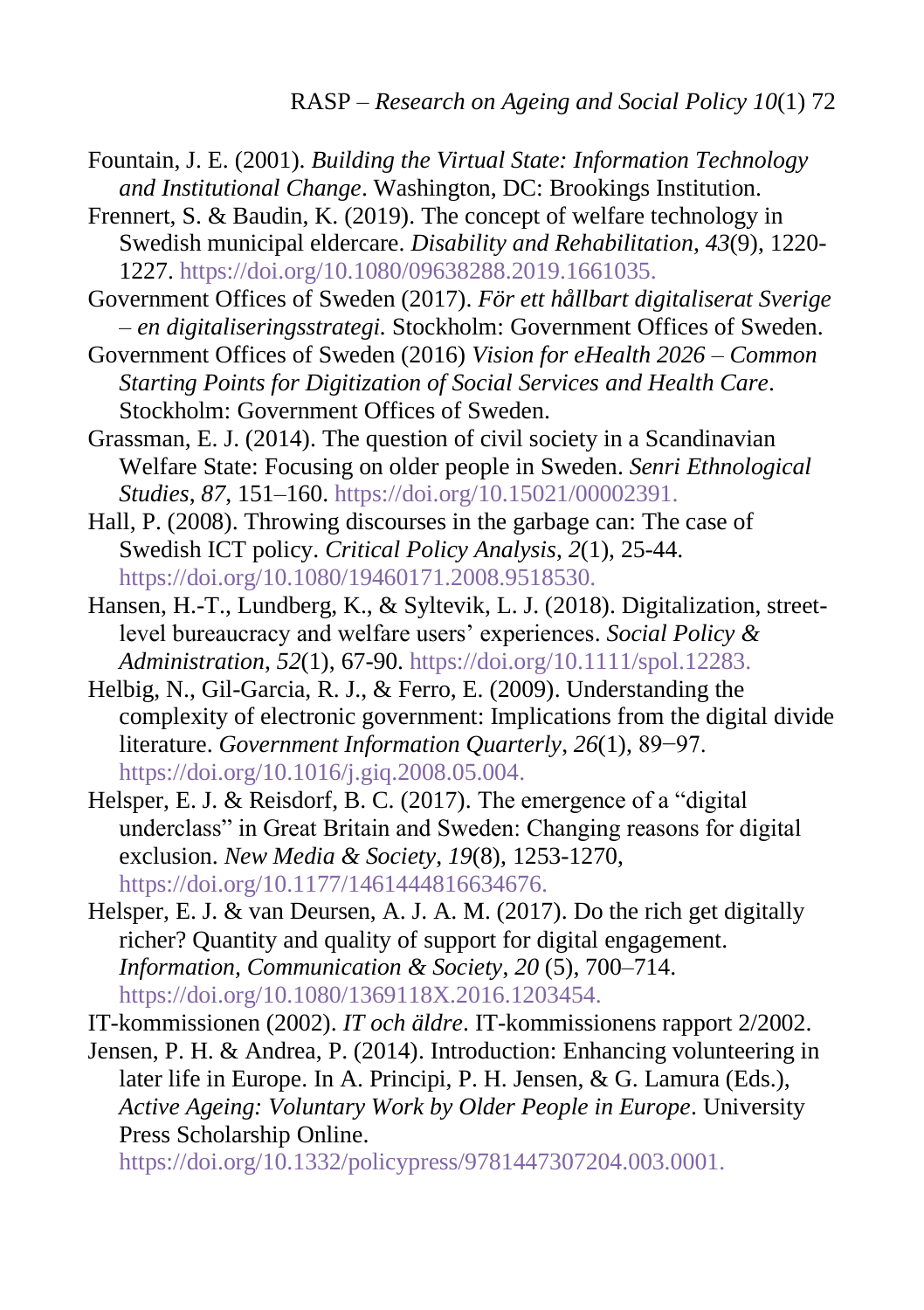73 The Swedish Welfare System at the Crossroads – *Alexopoulou* & *Åström*

- <span id="page-26-4"></span>Katz, S. (2000). Busy bodies: Activity, aging, and the management of everyday life. *Journal of Aging Studies*, *14*(2), 135-152. [https://doi.org/10.1016/S0890-4065\(00\)80008-0.](https://doi.org/10.1016/S0890-4065(00)80008-0.)
- <span id="page-26-7"></span>Katzin, M. (2014). *Tillbaka till familjen: privat och offentligt ansvar i den svenska äldreomsorgen*. Retfærd: Nordisk juridisk tidsskrift, 2, 37-53.
- <span id="page-26-12"></span>Länsstyrelserna (2019). *Bevakning av grundläggande betaltjänster 2019*. Rapport 2019:10.
- <span id="page-26-10"></span>Larsson, S. (1999). Studiecirkeldemokratin. I Amnå, Erik (ed) *Civilsamhället.* SOU 1999: 84. Demokratiutredningens forskarvolym VIII.
- <span id="page-26-0"></span>Löfgren, K. & Sørensen, E. (2011). Metagoverning policy networks in egovernment. In V. Weerakkody (Eds.), *Applied Technology Integration in Governmental Organizations: New E-Government Research* (pp. 298– 312). IGI Global, Hershey.
- <span id="page-26-3"></span>Lupton, D. (2013). The digitally engaged patient: Self-monitoring and selfcare in the digital health era. *Social Theory & Health*, *11*(3), 256-270. <https://doi.org/10.1057/STH.2013.10.>
- <span id="page-26-11"></span>Marking, C. (2010). *Insatser för Digital Delaktighet*. Stockholm: Internetstiftelsen.se.
- <span id="page-26-8"></span>Mölndals kommun (2020). *Digitalt stöd i hemmet. Ny serviceinsats från 1 januari 2020*. Mölndal: Mölndals kommun.
- <span id="page-26-2"></span>Montin, S. (2015). *Between hierarchy, market and networks: The case of public service and care for the elderly in Sweden*. Paper presented at the International Conference on Public Policy. Milan: Università Cattolica del Sacro Cuore.
- Montin, S. (2017). *The politics and management of eldercare in flux: The case of Sweden*. Paper presented at COST Action Loc, Ref, 9-10 of Mars.
- <span id="page-26-5"></span>Morse, M. J. (2008). Confusing Categories and Themes. *Qualitative Health Research 18*(6), 727–28. <https://doi.org/10.1177/1049732308314930.>
- <span id="page-26-1"></span>Motel-Klingebiel, A., Tesch-Römer, C., & von Kondratowitz, H.-J. (2005). Welfare states do not crowd out the family: Evidence for mixed responsibility from comparative analyses. *Ageing & Society*, *25*(6), 863- 882. https://doi.org/10.1017/S0144686X05003971.
- <span id="page-26-6"></span>National Board of Health and Welfare (2020a). *E-hälsa och välfärdsteknik i kommunerna 2020*. Stockholm: National Board of Health and Welfare.

<span id="page-26-9"></span>National Board of Health and Welfare (2020b). *Vård och omsorg om äldre.* Lägesrapport 2020. Stockholm: National Board of Health and Welfare.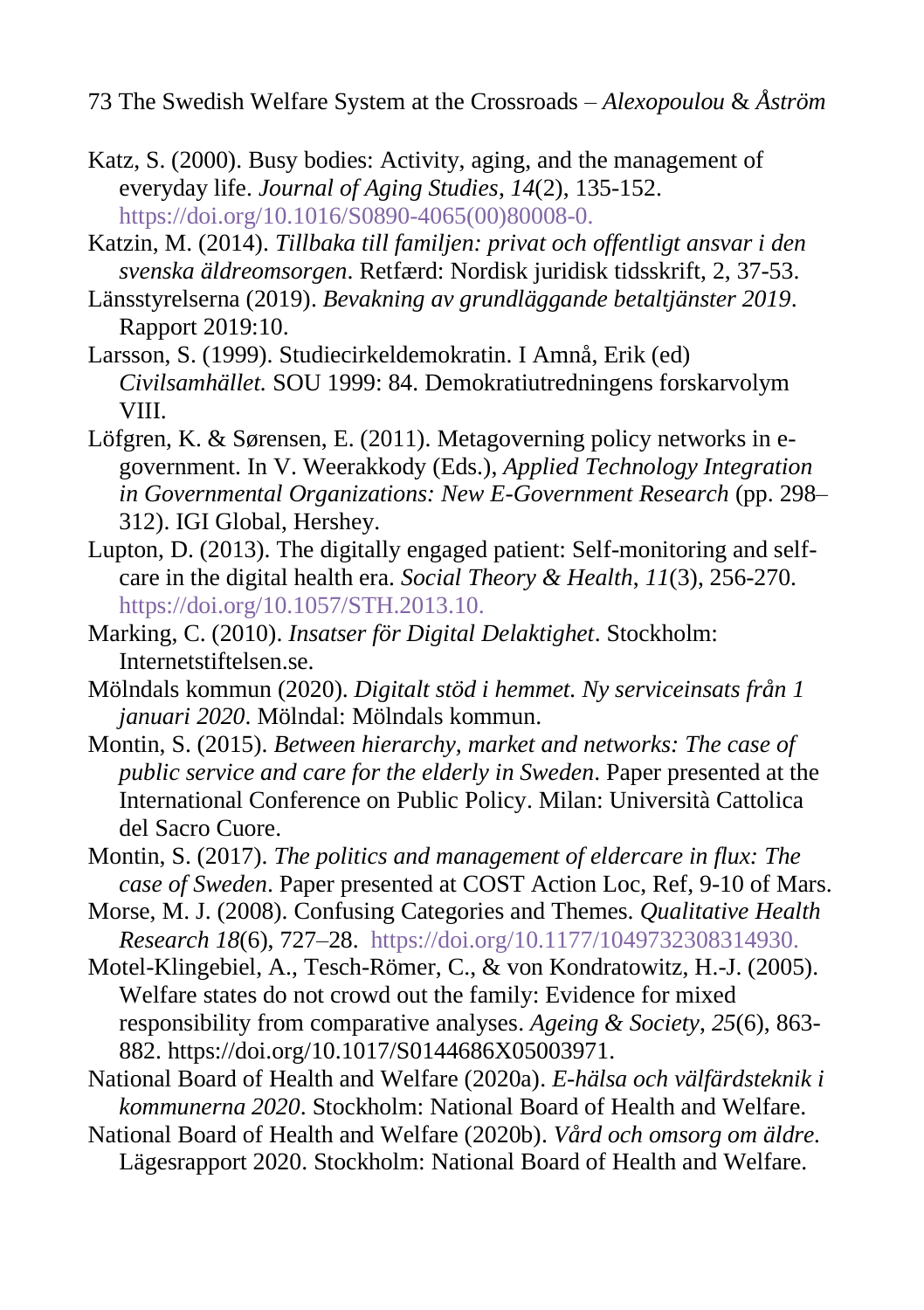- <span id="page-27-5"></span>Ney, S. (2005). Active aging policy in Europe: Between path dependency and path departure. *Ageing International*, *30*, 325–342. <https://doi.org/110.1007/s12126-005-1019-6.>
- <span id="page-27-7"></span>Norberg, I. (2017). *Insatser för digital kompetens på folkbiblioteken: En studie om Folkbildningsfolkbibliotekens arbete med digital delaktighet*. Stockholm: Digidel.
- Nordens välfärdscenter (2020). *Att åldras i Norden - En kartläggning av strategier och initiativ för aktivt och hälsosamt åldrande i de nordiska länderna*. Stockholm: Nordens välfärdscenter.
- <span id="page-27-6"></span>Nordqvist, C. & Wihlborg, E. (2019). *Digitalt först? Kommuners och professionellas arbete för ökad digital inkludering*. DINO Rapport 2019:2. Linköping: Linköpings universitet.
- Norris, P. (2001). *Digital Divide: Civic Engagement, Information Poverty, and the Internet Worldwide*. New York: Cambridge University Press.
- <span id="page-27-8"></span>Post-och telestyrelsen (2017). *Grundläggande betaltjänster i en digitaliserad framtid*,.PTS-ER-2017:20.Stockholm: Post-och telestyrelsen,
- <span id="page-27-4"></span>Powell, W. W. & Di Maggio, P. J. (Eds.) (1991). *The New Institutionalism in Organizational Analysis*. Chicago: University of Chicago Press.
- <span id="page-27-0"></span>Regeringskansliet (2017/18:47). Hur Sverige blir bäst i världen på att använda digitaliseringens möjligheter - en skrivelse om politikens inriktning. Stockholm.
- <span id="page-27-3"></span>Reneland-Forsman, L. (2018). 'Borrowed access' – the struggle of older persons for digital participation. International Journal of Lifelong Education, 37(3), 333-344.

<https://doi.org/10.1080/02601370.2018.1473516.>

- <span id="page-27-9"></span>Scheerder, A., van Deursen, A., & van Dijk, J. (2017). Determinants of Internet skills, uses and outcomes: A systematic review of the secondand third-level digital divide. *Telematics and Informatics*, *34*(8), 1607- 1624. <https://doi.org/10.1016/j.tele.2017.07.007.>
- <span id="page-27-1"></span>[Schou, J.](https://pure.itu.dk/portal/en/persons/jannick-schou(37d2d64e-933b-4abf-adef-d477de61e9bf).html) (2018). *[Remaking Citizenship: Welfare Reform and Public Sector](https://pure.itu.dk/portal/en/publications/remaking-citizenship-welfare-reform-and-public-sector-digitalization(839ddfcf-57f6-48ee-aa12-d0bbb9aec0da).html)  [Digitalization](https://pure.itu.dk/portal/en/publications/remaking-citizenship-welfare-reform-and-public-sector-digitalization(839ddfcf-57f6-48ee-aa12-d0bbb9aec0da).html)*. ITU-DS No. 151.IT-Universitetet i København.
- <span id="page-27-2"></span>Siren, A. & Knudsen, S. G. (2017). Older adults and emerging digital service delivery: A mixed methods study on information and communications technology use, skills, and attitudes. *Journal of Aging & Social Policy*, *29*(1), 35-50.

<https://doi.org/10.1080/08959420.2016.1187036.>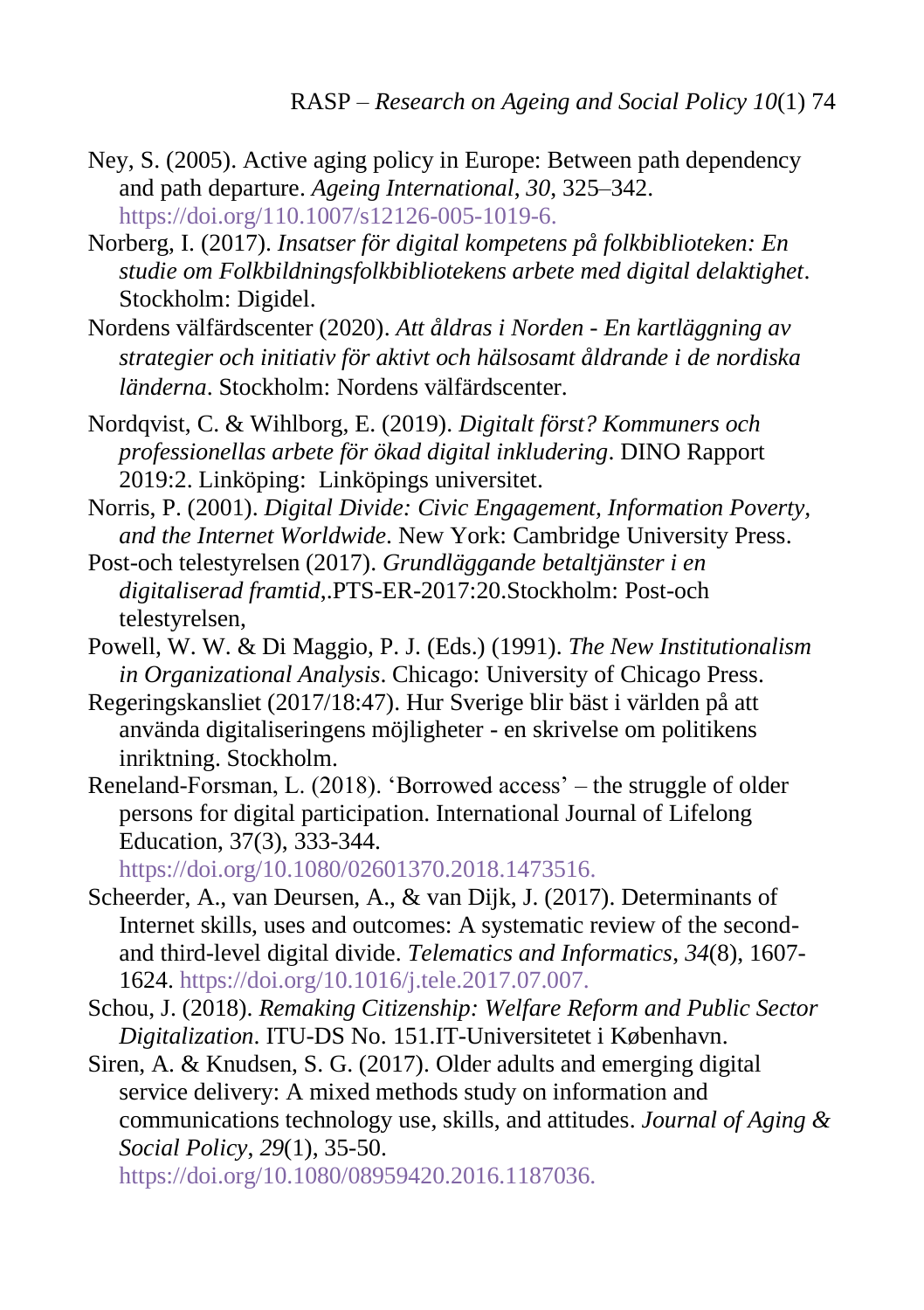<span id="page-28-4"></span>Sobis, I. (2014). Comparison of Public and Private Home Care Services for Elderly in Gothenburg Region, Sweden 2013. *Central European Public Administration Review*, *11*(3-4), 25-55.

<https://doi.org/10.17573/ipar.2013.3-4.a02>

<span id="page-28-0"></span>SOU (2020:14). *Framtidens teknik i omsorgens tjänst*.

- SOU (2014:13). *En digital agenda i människans tjänst – en ljusnande framtid kan bli vår*. Delbetänkande Digitaliseringskommissionen.
- <span id="page-28-5"></span>SPF Seniorerna (2019). *Digitalisering handlar om människor*. Stockholm: SPF Seniorerna.
- <span id="page-28-9"></span>Statskontoret (2018). *En folkbildning i tiden – en utvärdering utifrån syftena med statsbidraget*. Slutrapport. Stockholm: Statskontoret.
- <span id="page-28-3"></span>Sundström, G., Johansson, L., & Hassing, L. B. (2002). The shifting balance of long-term care in Sweden. *Gerontologist*, *42* (3), 350-355. <https://doi.org/10.1093/geront/42.3.350.>
- <span id="page-28-8"></span>Svensk biblioteksförening (2018). *Digital delaktighet en kärnuppgift för biblioteken*. www.biblioteksföreningen.se.
- <span id="page-28-6"></span>Sveriges kommuner och landsting (2017). *Förutsättningar för digital utveckling i kommuner, landsting och regioner*. Handlingsplan 2017- 2025. Stockholm: Sveriges kommuner och landsting.
- <span id="page-28-2"></span>Szebehely, M. & Trydegård, G. B. (2007). Omsorgstjänster för äldre och funktionshindrade: skilda villkor, skilda trender? *Socialvetenskaplig Tidskrift*, *14*, 197-219[. https://doi.org/10.3384/SVT.2007.14.2-3.2589.](https://doi.org/10.3384/SVT.2007.14.2-3.2589.)
- Szebehely, M. & Trydegård, G.-B. (2012). Home care for older people in Sweden: A universal model in transition. *Health and Social Care in the Community*, *20*(3), 300-330. [https://doi.org/10.1111/j.1365-](https://doi.org/10.1111/j.1365-2524.2011.01046.x.) [2524.2011.01046.x.](https://doi.org/10.1111/j.1365-2524.2011.01046.x.)
- <span id="page-28-10"></span>Szebehely, M. & Ulmanen, P. (2008). Vård av anhöriga – ett högt pris för kvinnor. *Välfärd: SCB:s tidskrift om arbetsliv, demografi och välfärd*, 2, 12-14.
- <span id="page-28-7"></span>The Ministry of Health and Social Affairs (2018). *Framtidens äldreomsorg – en nationell kvalitetsplan.* Skr. 2017/18:280.
- <span id="page-28-1"></span>The Swedish Internet Foundation (2020). *Svenskarna och Internet 2020*. Stockholm: The Swedish Internet Foundation.
- The Swedish Internet Foundation (2018). *Svenskarna och Internet 2018.* Stockholm: The Swedish Internet Foundation.
- <span id="page-28-11"></span>The Swedish Internet Foundation (2014). *Svenskarna och Internet 2014.* Stockholm: The Swedish Internet Foundation.